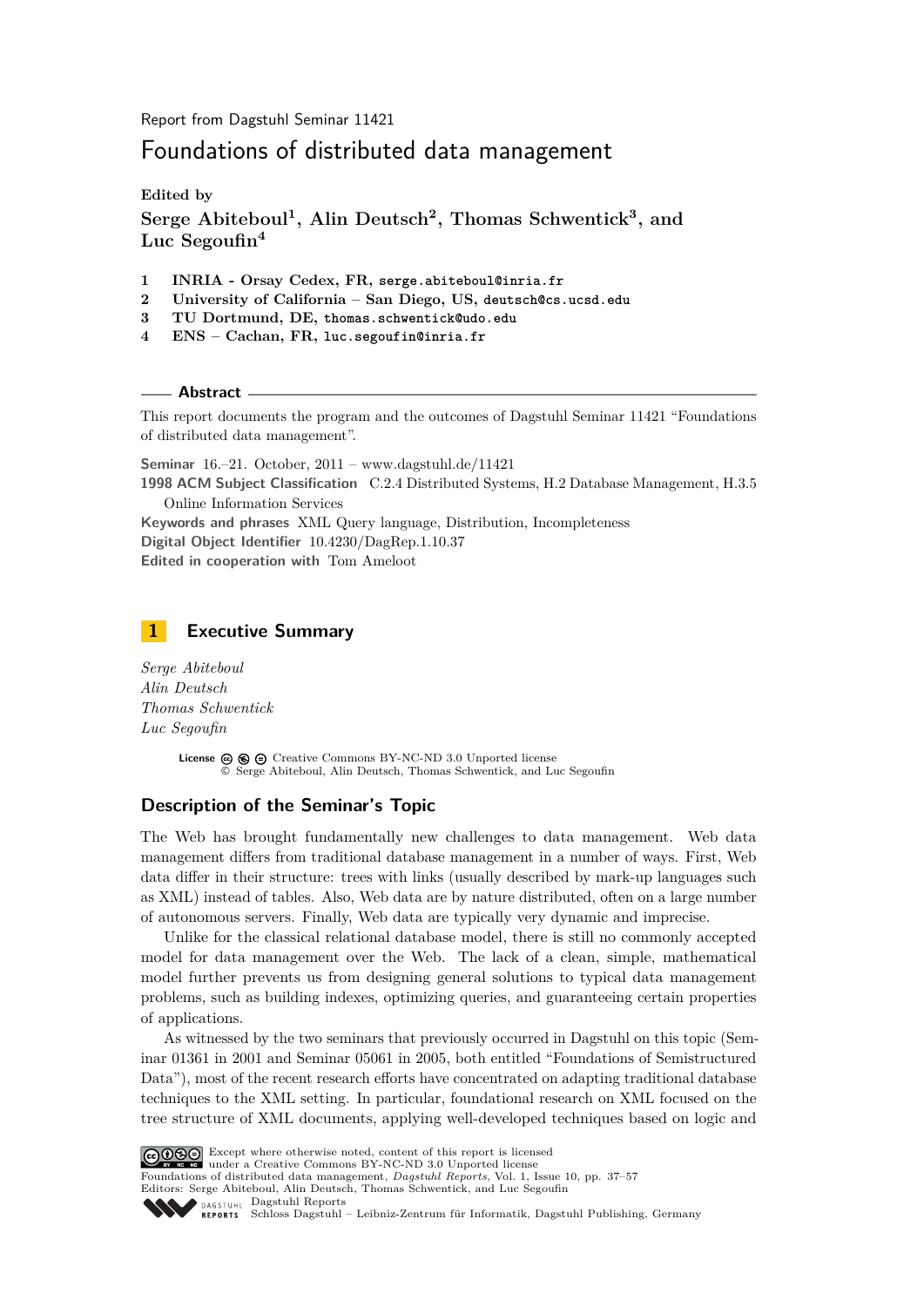automata for trees. These lines of research have been very successful. However, they do not address all the facets of Web data. In particular distribution, dynamicity, incompleteness and reliability had received limited attention in past work, but play a central role in a Web setting. The aim of Seminar 11421 was to bring together researchers covering this spectrum of relevant areas, to report on recent progress in terms of both results as well as new, relevant research questions. It was organized at the initiative of members of the EU funded research projects FoX [\(fox7.eu\)](http://fox7.eu) and Webdam [\(webdam.inria.fr\)](http://webdam.inria.fr) that are acknowledged for their support.

The seminar focused on the following key aspects of Web data management.

*Semistructured data/query languages*, with particular emphasis on XML/XPath and RDF/SPARQL. Semistructured data is the preferred way to organize information on the Web, and de facto and de jure standards are emerging. The study of XML data management and XML query languages remains a constant in the entire line of seminars culminating with 11421. Four notable additions over the predecessor seminars deserve mentioning. First is the emphasis on XML with Data values (and in its simplified version, on Data Words), where the data labeling of an XML tree (a word) is drawn from an infinite domain. Query evaluation, and static analysis tasks in this setting are considerably harder, often undecidable, and finding the right limitations of the logics used for querying and of the data models is still an open research challenge. Second is the RDF data model, with its associated query language SPARQL. They are used for modeling/querying semantic Web data (ontologies), but also classical semistructured data. Since the standardization process is still ongoing, the work performed by researchers in our extended community has significant potential for impact. Indeed, one of the seminar participants, Marcelo Arenas, sits on the standard working group and is a leader in studying the semantics, query evaluation complexity, as well as optimization potential of the SPARQL language. Third is the emphasis on static typing. This is applied to XML data, schema inference, and the experimental evaluation of large collections of XML schemas found in real life (the work conducted in the framework of the above mentioned project FoX is relevant). In addition, the new SPARQL language is in need of foundational contributions towards type inference. Fourth is the work on related languages which, while not being under consideration as official standards, have established themselves as quasi-standards for querying graph databases in the database theory community. These include variations on the language of regular path queries, in which reachability queries in the graph are expressed using various classes of regular expressions over the alphabet of edge labels.

*Incomplete and Probabilistic Databases.* Information found on the Web is often incomplete, or uncertain due to contradictory facts across distinct data sources. Blindly applying classical query evaluation techniques to such databases leads to inconsistent answers. In the past, the database community has proposed a revolutionary way to view such information, namely as a set of possible databases, sometimes with an associated probability distribution. Query evaluation becomes a more refined task, in which query results are classified as *possible*, i.e. they belong to the answer over some possible database, or *certain*, i.e. they belong to the query answer over all possible databases. When the set of possible databases is accompanied by a probability distribution, the likelihood of possible answers can be derived. Not surprisingly, query evaluation in this setting is harder than in the standard relational setting, and work on finding the trade-offs between evaluation complexity and query language expressivity is always challenging. For Web data management, with its in-flux design for the data models and query languages, answering these questions is particularly timely.

*Data Exchange* is concerned with the (materialized or virtual) migration of data between data sources. Since in a Web setting such data sources are likely autonomous and have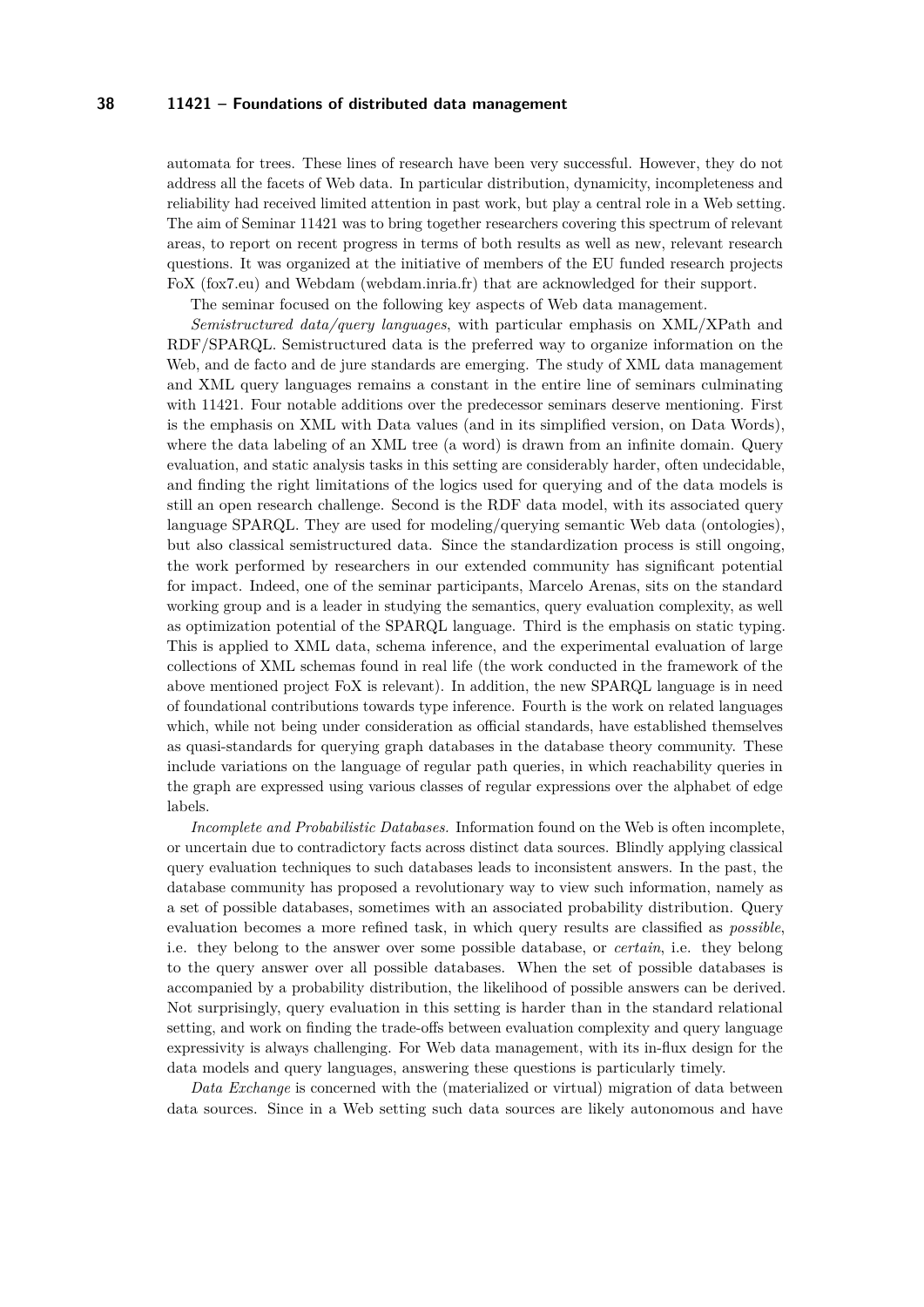### **Serge Abiteboul, Alin Deutsch, Thomas Schwentick, and Luc Segoufin 39**

distinct schemas even when modeling similar real-life concepts, it is proposed to specify declaratively how data from the source database relates to the data published into the target database. These specifications are known as *schema mappings*, and they are exploited for various tasks, ranging from actually migrating the data from source to target, to leaving the data at the source but migrating queries from the target schema to the source schema. Seminar 11421 gave particular attention to the case of data exchange for XML data (prior work confines itself mostly to relational data sources), and for incomplete data (prior work focuses solely on complete data). It also addressed the problem of inferring schema mappings from examples given by less sophisticated users, who simply associate source/target data pairs and expect a tool to automatically generate the mappings. The seminar included a tutorial by Phokion Kolaitis, co-founder of the data exchange field.

*Distribution* of data across sources (typically within peer-to-peer networks), as well as of the computation performed by queries, and more generally, processes on top of such data, is another prominent topic of Web data management. The seminar explored recent answers to the long-standing challenge of coming up with models of computation that enable expressive languages that are semantically clean, efficiently executable and nevertheless admit automatic optimization. The above mentioned, highly visible, European research project Webdam proposes a vision inspired by the quintessentially declarative Datalog language from classical relational database research. A notable related approach is motivated by the area of declarative networking, which has gained the attention of the systems community in past years, and more recently of the theory community, which is now carrying out foundational research to complement and enhance the existing systems contributions. Such models as the relational transducer networks are being proposed to formalize famous (but so far informally stated) conjectures about expressivity and evaluation complexity of declarative networking programs. The seminar was also interested in general questions on Peer-to-Peer networks.

*Static verification of temporal properties* is key to increasing the reliability and facilitating the design of various classes of processes powered by an underlying (collection of) databases. Notable examples include electronic commerce Web sites, declarative networking programs, and general business processes. In all these cases, the underlying data is dynamic, its evolution in time governed by large collections of declarative rules, whose interference with each other and global effect are impossible to predict without automatic verification tools. Of particular interest is the verification of properties pertaining to the temporal evolution of the system, which are naturally expressed in various temporal logic flavors.

*Crowdsourcing* is another highly relevant recent development in the Web data management arena, one in which practice has pressed ahead of foundational work, which is now attracting the interest of the theory community. The seminar dedicated particular attention to this topic, reserving a long talk slot for a survey.

### **Organization of the Seminar and Activities**

The workshop brought together 51 researchers from complementary areas of database theory, logic, and theoretical computer science in general, all with an established record of excellence in Web data management. The participant pool comprised both senior and junior researchers, including several advanced PhD students.

Participants were invited to present their own work, and/or survey state-of-the-art advances and challenges in the field. Thirty-four talks were given, which included four (60-90 minute) tutorials and thirty regular (30 minute) talks. All presentations were scheduled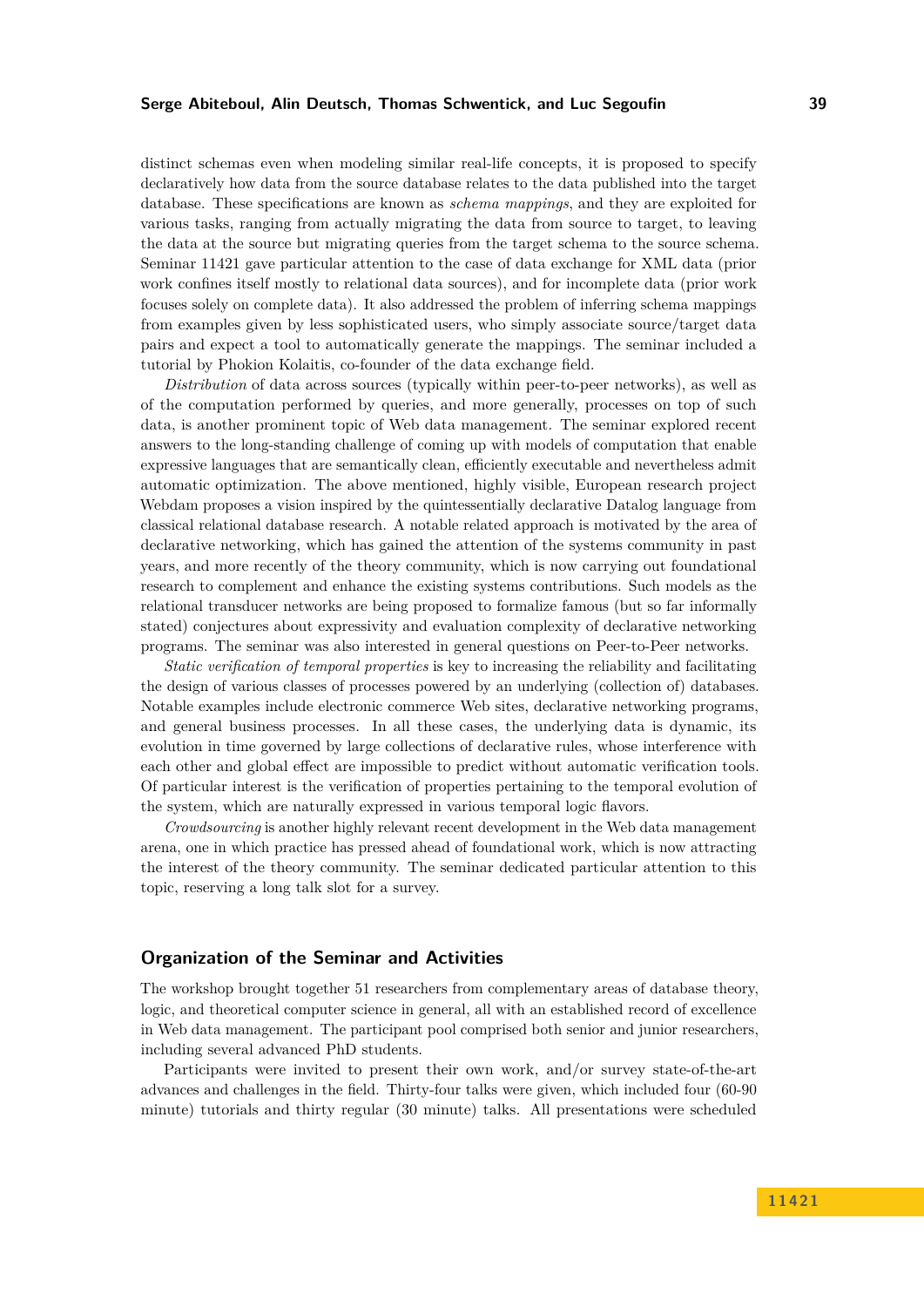prior to the workshop, and due to the flood of volunteered talks, the organizers had to cap the number of slots. Talks were chosen so as to represent well the aspects of Web data management described above. The talks are listed below, classified by the covered topics. The classification is necessarily rough, as many talks crossed the boundaries between areas, in keeping with the seminar's intent. To the organizers' pleasant surprise, some of the results established surprising bridges between fields previously seen as unrelated (such as Machine Learning and Data Exchange), and brought in techniques from novel areas (such as Nominal Sets).

### **Crowdsourcing**

Tova Milo, Research Challenges in Crowdsourcing [tutorial]

### **Webdam Project Overview**

- Emilien Antoine, Social Networking with WebdamExchange and WebdamLog
- Meghyn Bienvenu, A rule-based Language for Web Data Management

### **Web Data Management: Static Analysis**

- Tom Ameloot, Relational Transducers for Declarative Networking
- Marie-Christine Rousset, Alignment-based Trust for Resource Finding in Semantic P2P  $\mathcal{L}_{\mathcal{A}}$ Networks
- Alin Deutsch, Feasible Verification of Expressive Business Processes
- Anca Muscholl, Some Decidability Results on Distributed Games
- Evgeny Kharlamov, Evolution of DL-Lite Knowledge Bases
- Sophie Tison, Views and Updates

### **XPath with Data and Data Words**

- Diego Figueira, XPath Decidability [tutorial]
- $\blacksquare$ Mikołaj Bojańczyk, Temporal Logic on Changing XML Documents
- Szymon Toruńczyk, Automata-based Verification Over Linearly Ordered Data Domains
- Thomas Zeume, Two-Variable Logic, Orders and Successors

### **Probabilistic Data**

- Pierre Senellart, PARIS: Probabilistic Alignment of Relations, Instances and Schemas
- Robert Fink, Aggregation in Probabilistic Databases via Knowledge Computation  $\equiv$
- Serge Abiteboul, Finding Optimal Probabilistic Generators for XML Collections

#### **FoXLib Project Overview**

- Frank Neven, An Overview of FOXLIB
- ÷. Maarten Marx, Collections of XML, Schemas and Queries in FoxLib

#### **SPARQL and Regular Expressions**

- Wim Martens, The Complexity of Evaluating SPARQL Property Paths
- Giorgio Ghelli, Type-checking for SPARQL  $\sim$
- Juan Reutter, Parameterized Regular Expressions and their Languages $\blacksquare$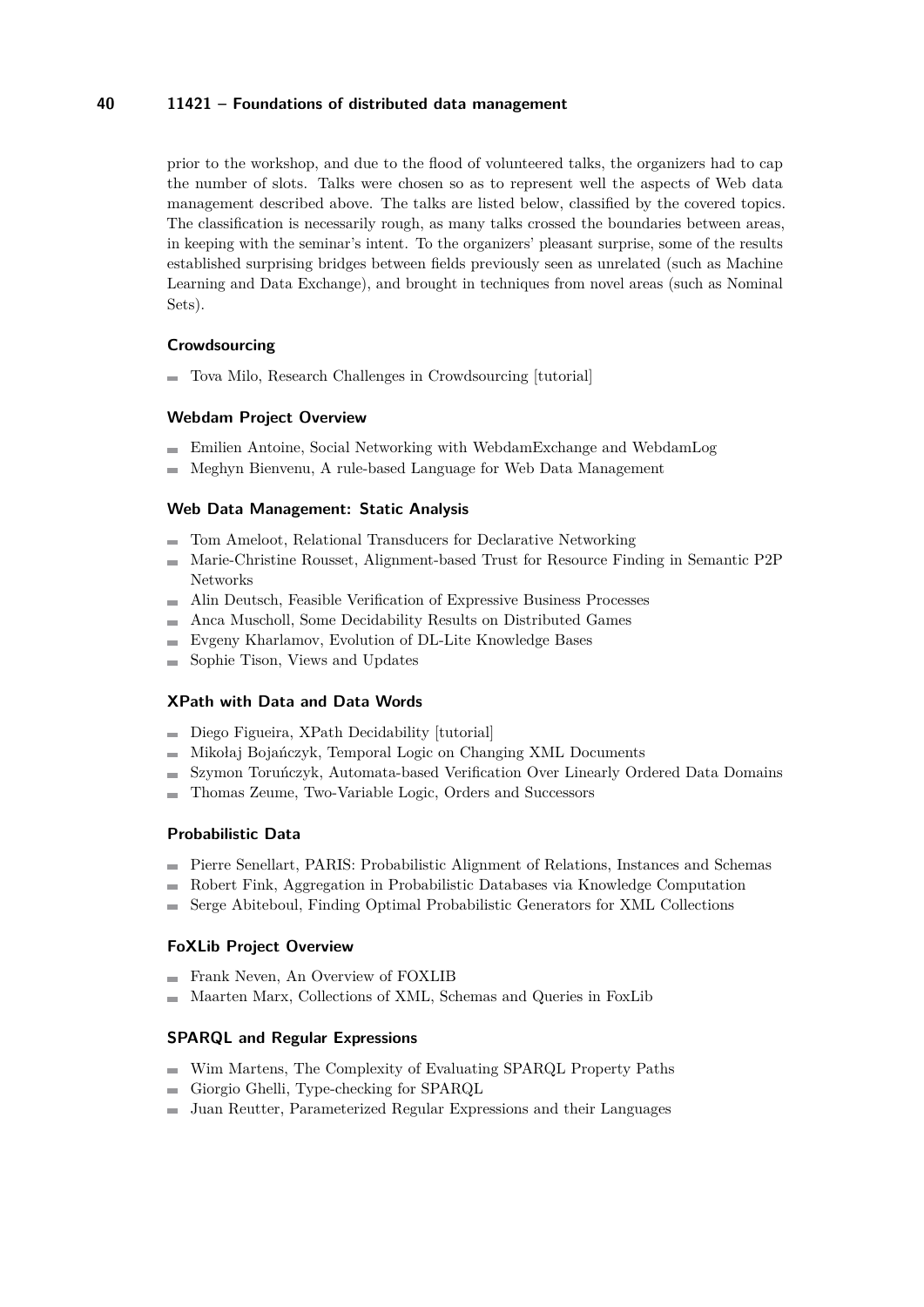#### **Schema Mappings and Data Exchange**

- Phokion G. Kolaitis, Characterizing Schema Mappings with Examples [tutorial]
- Filip Murlak, XML Data Exchange
- Balder ten Cate, Learning Schema Mappings  $\equiv$
- Marcelo Arenas, Data Exchange Beyond Complete Data  $\overline{a}$

### **Incompleteness**

Leonid Libkin, A New Look at Incompleteness in Relations, XML, and Beyond [tutorial]

### **Nominal Sets and Access Paths**

- Mikołaj Bojańczyk, Nominal Sets: An Introduction
- Sławomir Lasota, Nominal Sets: Automata m.
- Pierre Bourhis, Querying Access Paths

#### **Queries**

- Nicole Schweikardt, Expressiveness and Static Analysis of Extended Conjunctive Regular Path Queries
- Wojtek Kazana, Query Enumeration with Constant Delay
- Frank Neven, Deciding Twig-Definability of Node-Selecting Tree Automata
- Stijn Vansummeren, A New Characterization of the Acyclic Conjunctive Queries and Its Application to Structural Indexing
- Dan Olteanu, Factorized Representation of Query Results

### **Concluding Remarks and Future Plans**

Due to the rich coverage of the area of foundations of Web data management, as achieved by both the presentations and the informal interactions, the organizers regard the seminar as a great success.

The weeklong format was well-suited to such an ambitious topic. The topic was wellreceived, as witnessed by the high rate of accepted invitations, and the exemplary degree of involvement by the participants. These volunteered such a high number of exceptional-quality talks that the organizers were faced with not being able to accommodate demand.

Bringing together researchers from different areas of data management, programming languages, theoretical computer science and logic fostered valuable interactions and led to fruitful collaborations, as reflected also by the very positive feedback from the audience.

The organizers wish to express their gratitude toward the Scientific Directorate of the Center for its support of this seminar, and hope to continue this seminar series on Web data management.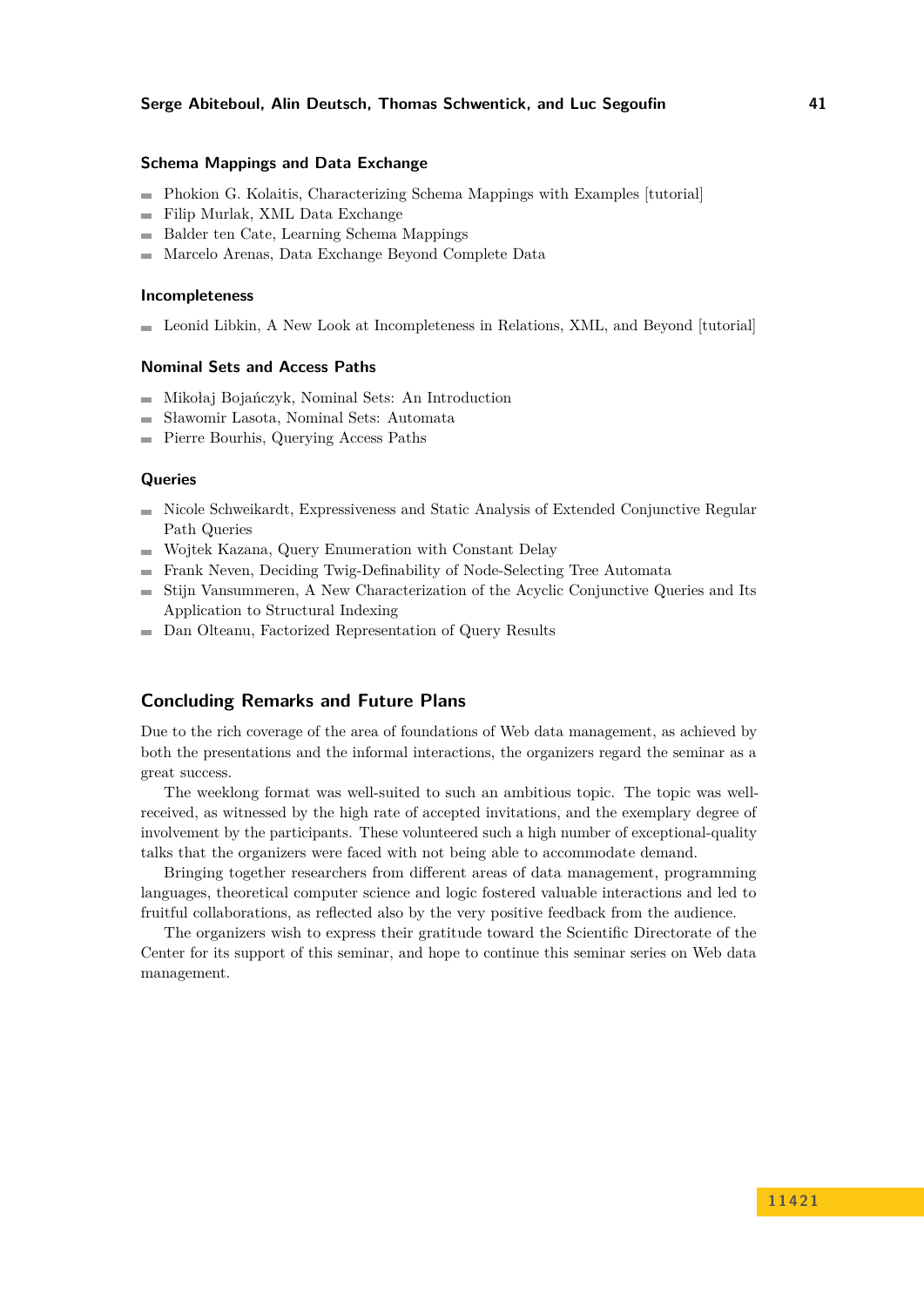# **2 Table of Contents**

| <b>Executive Summary</b><br>Serge Abiteboul, Alin Deutsch, Thomas Schwentick, and Luc Segoufin                                                                                                      | 37       |
|-----------------------------------------------------------------------------------------------------------------------------------------------------------------------------------------------------|----------|
| <b>Overview of Talks</b>                                                                                                                                                                            |          |
| Deduction in the Presence of Distribution, Contradictions and Uncertainty<br>Deciding Eventual Consistency for a Simple Class of Relational Transducer Networks                                     | 44<br>44 |
| Distributed Knowledge Base: Webdam System                                                                                                                                                           | 45       |
| A Rule-based Language for Web Data Management                                                                                                                                                       | 45       |
| Efficient evaluation for a temporal logic on changing XML documents                                                                                                                                 | 46       |
| Nominal Sets                                                                                                                                                                                        | 46       |
| Feasible Verification of Expressive Business Processes                                                                                                                                              | 46       |
| Satisfiability for XPath                                                                                                                                                                            | 47       |
| Aggregation in Probabilistic Databases via Knowledge Compilation                                                                                                                                    | 47       |
| Query Enumeration with Constant Delay                                                                                                                                                               | 48       |
| Evolution of Knowledge Bases: DL-Lite case                                                                                                                                                          | 48       |
| Schema Mappings and Data Examples                                                                                                                                                                   | 49       |
| A new look at incompleteness in relations, XML, and beyond                                                                                                                                          | 49       |
| The Complexity of Evaluating Path Expressions in SPARQL                                                                                                                                             | 50       |
| Collections of XML, Schemas and Queries in FoXLib<br>$\emph{Max}$ $\emph{Hax}$ $\ldots$ $\ldots$ $\ldots$ $\ldots$ $\ldots$ $\ldots$ $\ldots$ $\ldots$ $\ldots$ $\ldots$ $\ldots$ $\ldots$ $\ldots$ | 50       |
| Asking the Right Questions in Crowd Data Sourcing                                                                                                                                                   | 51       |
| Solutions in XML data exchange                                                                                                                                                                      | 51       |
| Controlling distributed systems<br>Anca Muscholl $\ldots \ldots \ldots \ldots \ldots \ldots \ldots \ldots \ldots \ldots \ldots \ldots \ldots 52$                                                    |          |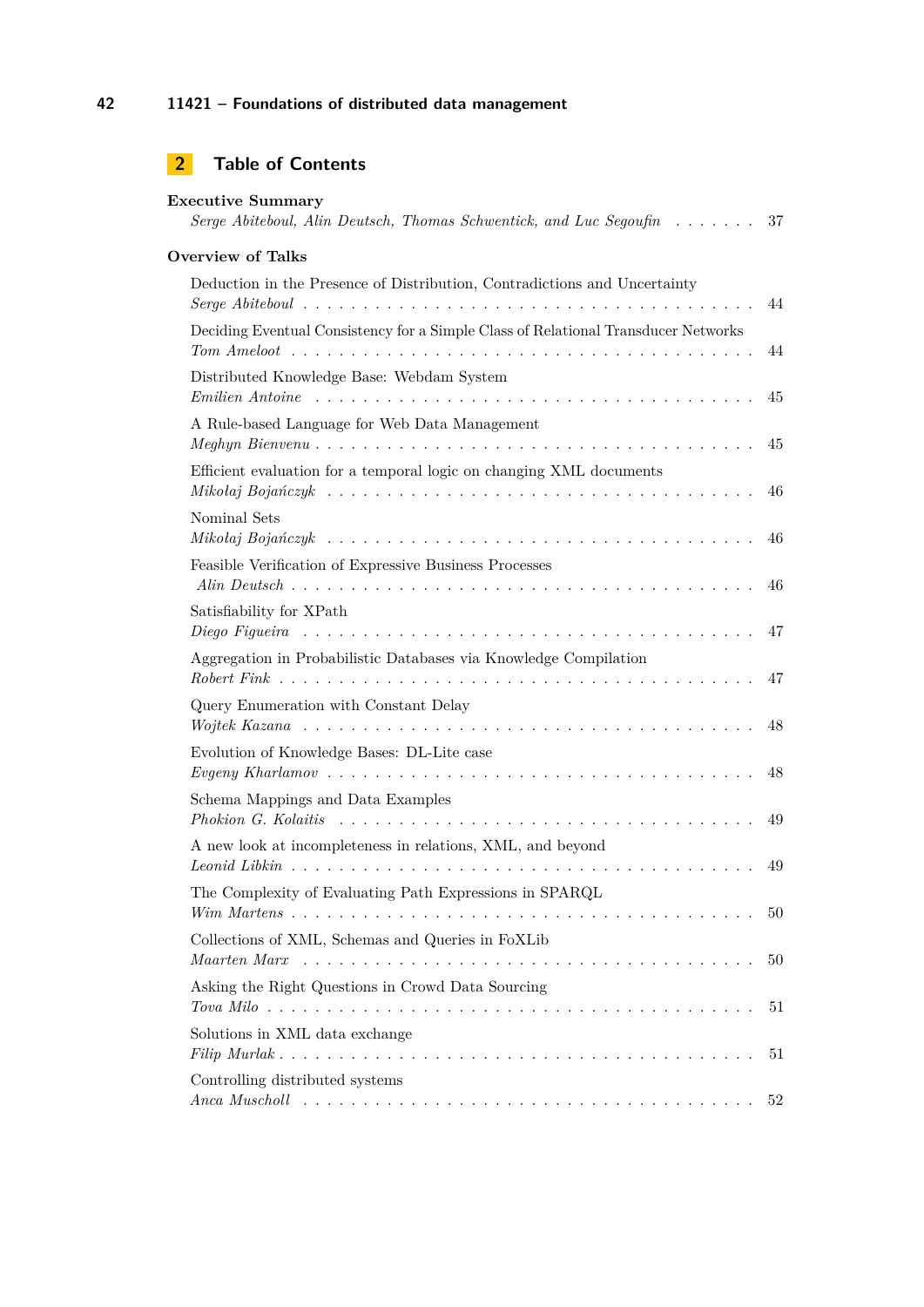# **Serge Abiteboul, Alin Deutsch, Thomas Schwentick, and Luc Segoufin 43**

| Deciding Twig-definability of Node Selecting Tree Automata                                                |     |
|-----------------------------------------------------------------------------------------------------------|-----|
| Factorised Representations of Query Results                                                               |     |
| Alignment-based Trust for Resource Finding in Semantic P2P Networks                                       | 53  |
| Expressiveness and static analysis of extended conjunctive regular path queries                           |     |
| Finding Optimal Probabilistic Generators for XML Collections                                              |     |
| Learning Schema Mappings                                                                                  |     |
| Verification over linearly ordered data domains                                                           |     |
| A new characterization of the acyclic conjunctive queries, and its application to<br>structural indexing. |     |
| Two-Variable Logic, Orders and Successors                                                                 | -56 |
|                                                                                                           |     |
|                                                                                                           |     |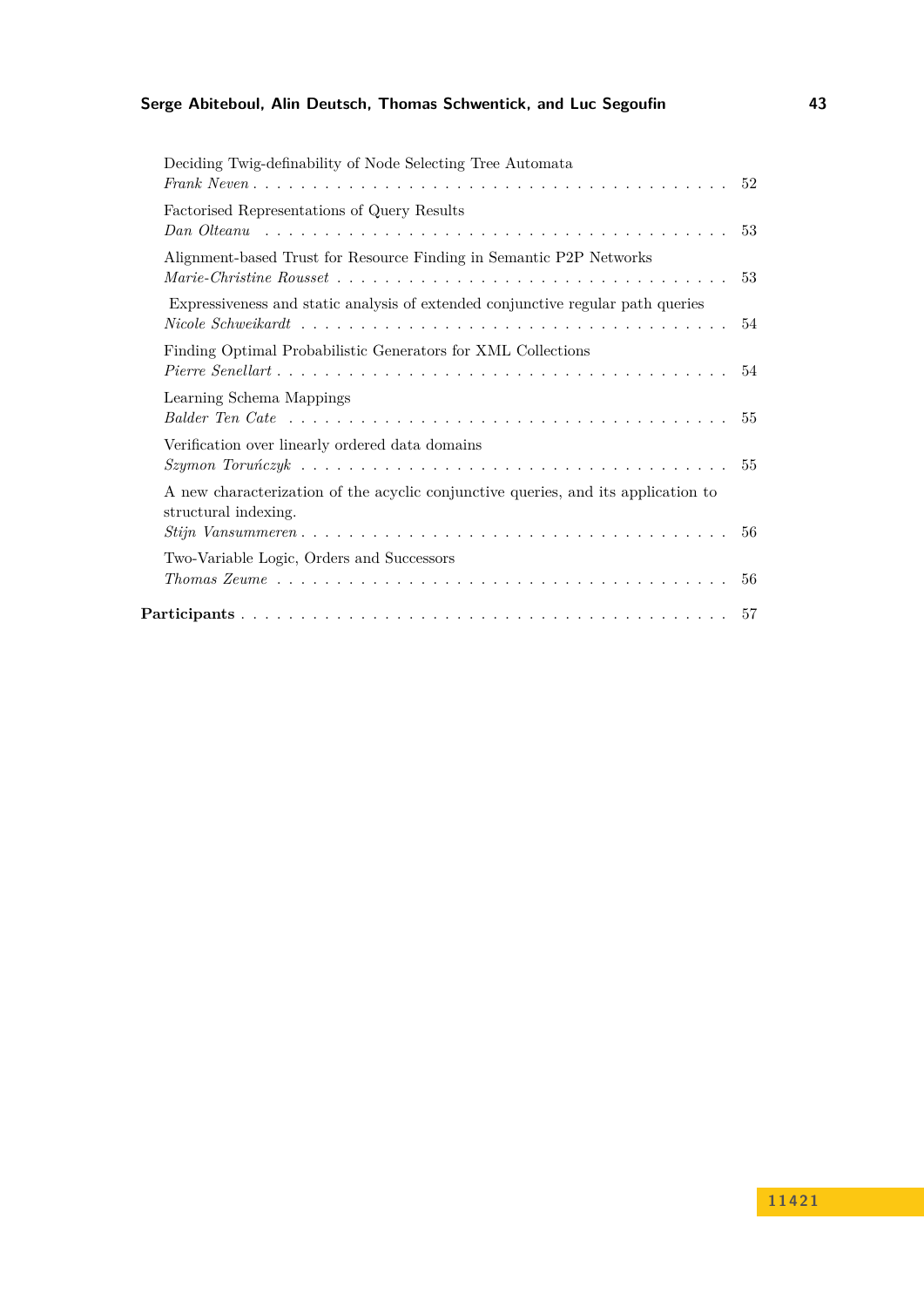### <span id="page-7-0"></span>**3 Overview of Talks**

## <span id="page-7-1"></span>**3.1 Deduction in the Presence of Distribution, Contradictions and Uncertainty**

*Serge Abiteboul (ENS – Cachan, FR)*

License  $\circledcirc$   $\circledcirc$  [Creative Commons BY-NC-ND 3.0 Unported](http://creativecommons.org/licenses/by-nc-nd/3.0/) license © [Serge Abiteboul](#page-7-1)

We study deduction, captured by datalog-style rules, in the presence of contradictions, captured by functional dependencies (FDs). We start with a simple semantics for datalog in the presence of functional dependencies that is based on inferring facts one at a time, never violating the FDs, until no further facts can be added. This is a non-deterministic semantics, that may lead to several possible worlds. We present a proof theory for this semantics and compare it to previous work on datalog with negation. We also discuss a set-at-a-time semantics, where in each iteration, all facts that can be inferred are added to the database, and then choices are made between contradicting facts. We then proceed to our main goal of defining a semantics for the distributed setting. Note that contradictions naturally arise in a distributed setting since different peers may have conflicting information, opinions or recommendations. In the distributed case, we propose and study a concrete semantics for (an important fragment of) a previously proposed distributed datalog idiom, namely Webdamlog, that we enrich to account for FDs. Here again, we compare the semantics with previously studied semantics and in particular Webdamlog with negation in the absence of FDs. Finally, we note that in a distributed environment, it is natural to settle contradictions by introducing probabilities. We consider a simple adaptation of the distributed semantics to a probabilistic setting and show that it captures an intuitive way of resolving contradictions. We propose a sampling algorithm for evaluating queries under this semantics.

## <span id="page-7-2"></span>**3.2 Deciding Eventual Consistency for a Simple Class of Relational Transducer Networks**

*Tom Ameloot (Hasselt University, BE)*

**License**  $\textcircled{e}$   $\textcircled{e}$   $\textcircled{e}$  [Creative Commons BY-NC-ND 3.0 Unported](http://creativecommons.org/licenses/by-nc-nd/3.0/) license © [Tom Ameloot](#page-7-2) **Joint work of** Ameloot, Tom; Van den Bussche, Jan **Main reference** [T.J. Ameloot, J. Van den Bussche, "Deciding Eventual Consistency for a Simple Class of](T.J. Ameloot, J. Van den Bussche, ``Deciding Eventual Consistency for a Simple Class of Relational Transducer Networks,) [Relational Transducer Networks," in Proceedings of the 15th International Conference on Database](T.J. Ameloot, J. Van den Bussche, ``Deciding Eventual Consistency for a Simple Class of Relational Transducer Networks,) [Theory, 2012, to appear.](T.J. Ameloot, J. Van den Bussche, ``Deciding Eventual Consistency for a Simple Class of Relational Transducer Networks,)

Networks of relational transducers can serve as a formal model for declarative networking, focusing on distributed database querying applications. In declarative networking, a crucial property is eventual consistency, meaning that the final output does not depend on the message delays and reorderings caused by the network. Here, we show that eventual consistency is decidable when the transducers satisfy some syntactic restrictions, some of which have also been considered in earlier work on automated verification of relational transducers. This simple class of transducer networks computes exactly all distributed queries expressible by unions of conjunctive queries with negation.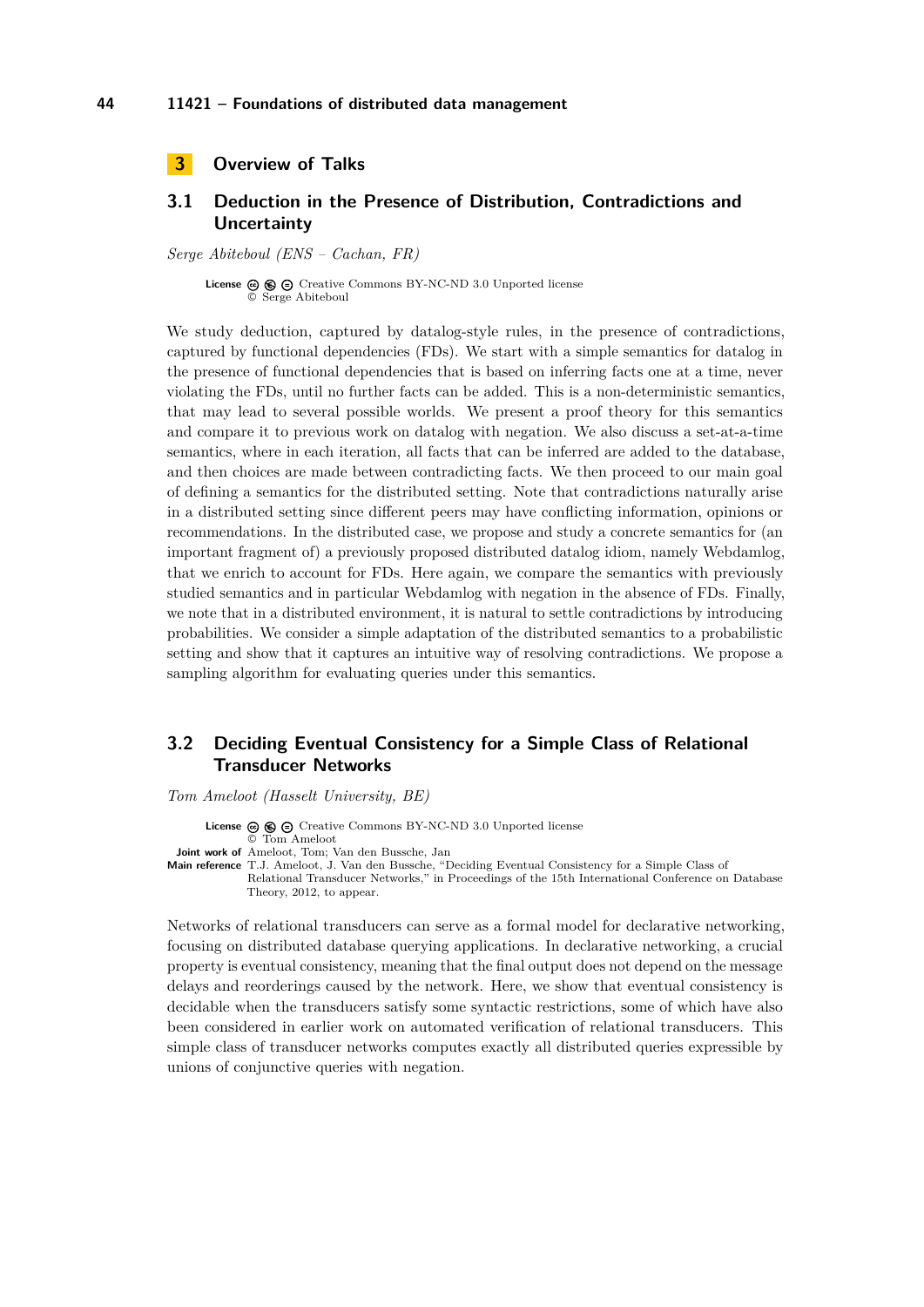### <span id="page-8-0"></span>**3.3 Distributed Knowledge Base: Webdam System**

*Emilien Antoine (INRIA Saclay – Orsay, FR)*

**License**  $\textcircled{e}$   $\textcircled{e}$   $\textcircled{e}$  [Creative Commons BY-NC-ND 3.0 Unported](http://creativecommons.org/licenses/by-nc-nd/3.0/) license © [Emilien Antoine](#page-8-0) **Joint work of** Abiteboul, Serge; Antoine, Emilien; Bienvenu, Meghyn; Galland, Alban **Main reference** [S. Abiteboul, M. Bienvenu, A. Galland, E. Antoine, "A rule-based language for web data](http://hal.inria.fr/docs/00/58/28/91/PDF/pods17a-abiteboul.pdf) [management," Proceedings of the 30th ACM Symposium on Principles of Database Systems](http://hal.inria.fr/docs/00/58/28/91/PDF/pods17a-abiteboul.pdf) [\(PODS'11\), pp. 293–304, Athens, Greece, 2011.](http://hal.inria.fr/docs/00/58/28/91/PDF/pods17a-abiteboul.pdf) **URL** <http://hal.inria.fr/docs/00/58/28/91/PDF/pods17a-abiteboul.pdf>

**URL** <http://dx.doi.org/10.1145/1989284.1989320>

As an extension to the talk about WebdamLog which is a model for a distributed declarative database in a peer to peer environment, I present (1) the WebdamExchange system for access control management on top of WebdamLog and (2) some clues about the implementation of a WebdamLog engine. WebdamExchange provides also an architecture for communication, to deal with heterogeneity of peers on the Internet, introduced as Webdam for the poor.

#### **References**

- **1** Serge Abiteboul and Meghyn Bienvenu and Alban Galland and Emilien Antoine. A rulebased language for web data management. Proceedings of the Symposium on Principles of Database Systems, pp. 293–304, Athens, Greece, 2011.
- **2** Serge Abiteboul and Alban Galland and Neoklis Polyzotis. A Model for Web Information Management with Access Control. Proceedings of the International Workshop on the Web and Databases, Athens, Greece, 2011.

#### <span id="page-8-1"></span>**3.4 A Rule-based Language for Web Data Management**

*Meghyn Bienvenu (INRIA Saclay – Orsay, FR)*

- **License**  $\circledast$   $\circledast$   $\circledast$  [Creative Commons BY-NC-ND 3.0 Unported](http://creativecommons.org/licenses/by-nc-nd/3.0/) license
	- © [Meghyn Bienvenu](#page-8-1)
- **Joint work of** Abiteboul, Serge; Antoine, Emilien; Bienvenu, Meghyn; Galland, Alban
- **Main reference** [S. Abiteboul, M. Bienvenu, A. Galland, E. Antoine, "A rule-based language for web data](http://hal.inria.fr/docs/00/58/28/91/PDF/pods17a-abiteboul.pdf)
	- [management," Proceedings of the 30th ACM Symposium on Principles of Database Systems](http://hal.inria.fr/docs/00/58/28/91/PDF/pods17a-abiteboul.pdf)
		- [\(PODS'11\), pp. 293–304, Athens, Greece, 2011.](http://hal.inria.fr/docs/00/58/28/91/PDF/pods17a-abiteboul.pdf)
	- **URL** <http://hal.inria.fr/docs/00/58/28/91/PDF/pods17a-abiteboul.pdf> **URL** <http://dx.doi.org/10.1145/1989284.1989320>

There is a new trend to use Datalog-style rule-based languages to specify modern distributed applications, notably on the Web. In this talk, I will introduce such a language (called Webdamlog) for a distributed data model where peers exchange messages (i.e. logical facts) as well as rules. After illustrating the language, I will mention some results concerning the connection with centralized Datalog semantics and the impact on expressiveness of "delegations"(the installation of rules by a peer in some other peer) and explicit timestamps.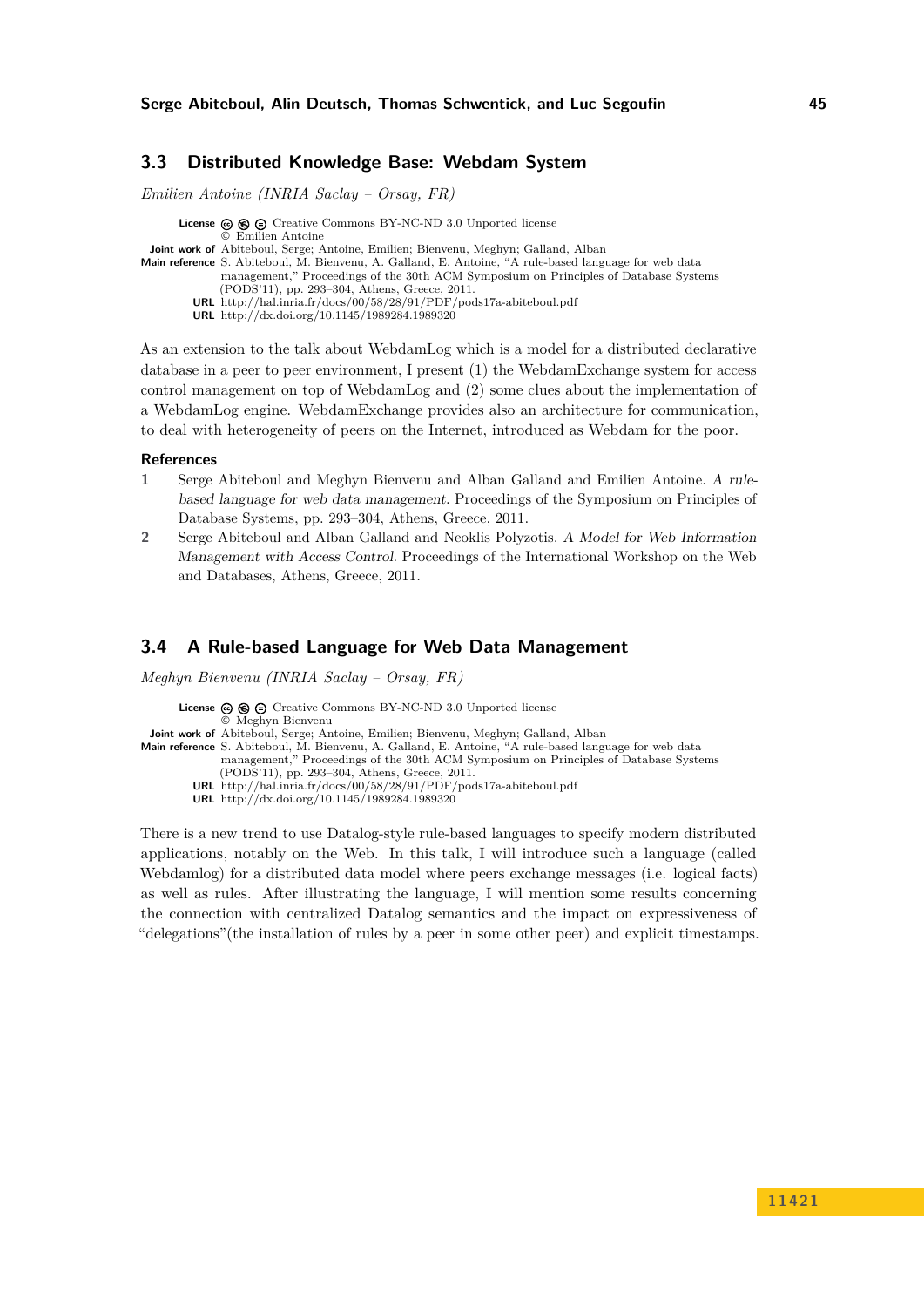### <span id="page-9-0"></span>**3.5 Efficient evaluation for a temporal logic on changing XML documents**

*Mikołaj Bojańczyk (University of Warsaw, PL)*

License  $\circledcirc$   $\circledcirc$   $\circ$  [Creative Commons BY-NC-ND 3.0 Unported](http://creativecommons.org/licenses/by-nc-nd/3.0/) license © [Mikołaj Bojańczyk](#page-9-0) **Joint work of** Bojańczyk, Mikołaj; Figueira, Diego

This talk is about a logic that describes a changing XML document. The changing XML document is modeled as a sequence of trees, over a finite alphabet. The logic can define properties such as: "every node changes its label at most twice", or "whenever a node gets label *a*, then one of its descendants eventually gets label *c*". The contribution is an evaluation algorithm, which tests if a formula is true in a sequence of trees, assuming that the edit distance between consecutive trees is at most 1. The algorithm runs in time  $n \log(k)$ , where *n* is the number of trees and *k* is their maximal size.

### <span id="page-9-1"></span>**3.6 Nominal Sets**

*Mikołaj Bojańczyk (University of Warsaw, PL)*

```
License \textcircled{e} \textcircled{e} \textcircled{e}Creative Commons BY-NC-ND 3.0 Unported license
                © Mikołaj Bojańczyk
Joint work of Klin, Bartek; Bojańczyk, Mikołaj; Lasota, Sławomir
```
Nominal sets are a different kind of set theory. Nominal sets were invented by Abraham Fraenkel in the 1920's. They were rediscovered for computer science by Gabbay and Pitts in 1999, as a way of talking about name binding in lambda terms and logical formulas. We rediscover them yet again, this time as a way of talking about data values, including data words and automata for data words.

The point in nominal sets is that there is a different notion of finite set, e.g. the set of all data words of length at most 10 is a finite set.

#### <span id="page-9-2"></span>**3.7 Feasible Verification of Expressive Business Processes**

*Alin Deutsch (University of California – San Diego, US)*

**License**  $\textcircled{\tiny{\textcircled{\tiny{\textcirc}}}}$   $\textcircled{\tiny{\textcircled{\tiny{\textcirc}}}}$  [Creative Commons BY-NC-ND 3.0 Unported](http://creativecommons.org/licenses/by-nc-nd/3.0/) license © [Alin Deutsch](#page-9-2) **Joint work of** Deutsch, Alin; Damaggio, Elio; Vianu, Victor

We revisit the static verification problem for data centric business processes, specified in a variant of IBM's "business artifact" model. Artifacts are records of variables that correspond to business-relevant objects and are updated by a set of services equipped with pre-and postconditions, that implement business process tasks. The verification problem consists in statically checking whether all runs of an artifact system satisfy desirable properties expressed in a first order extension of linear-time temporal logic.

In previous work we identified the class of guarded artifact systems and properties, for which verification is decidable. However, the results suffer from an important limitation: they fail in the presence of even very simple data dependencies or arithmetic, both crucial to real-life business processes. In an ICDT 2011 paper, we extend the artifact model and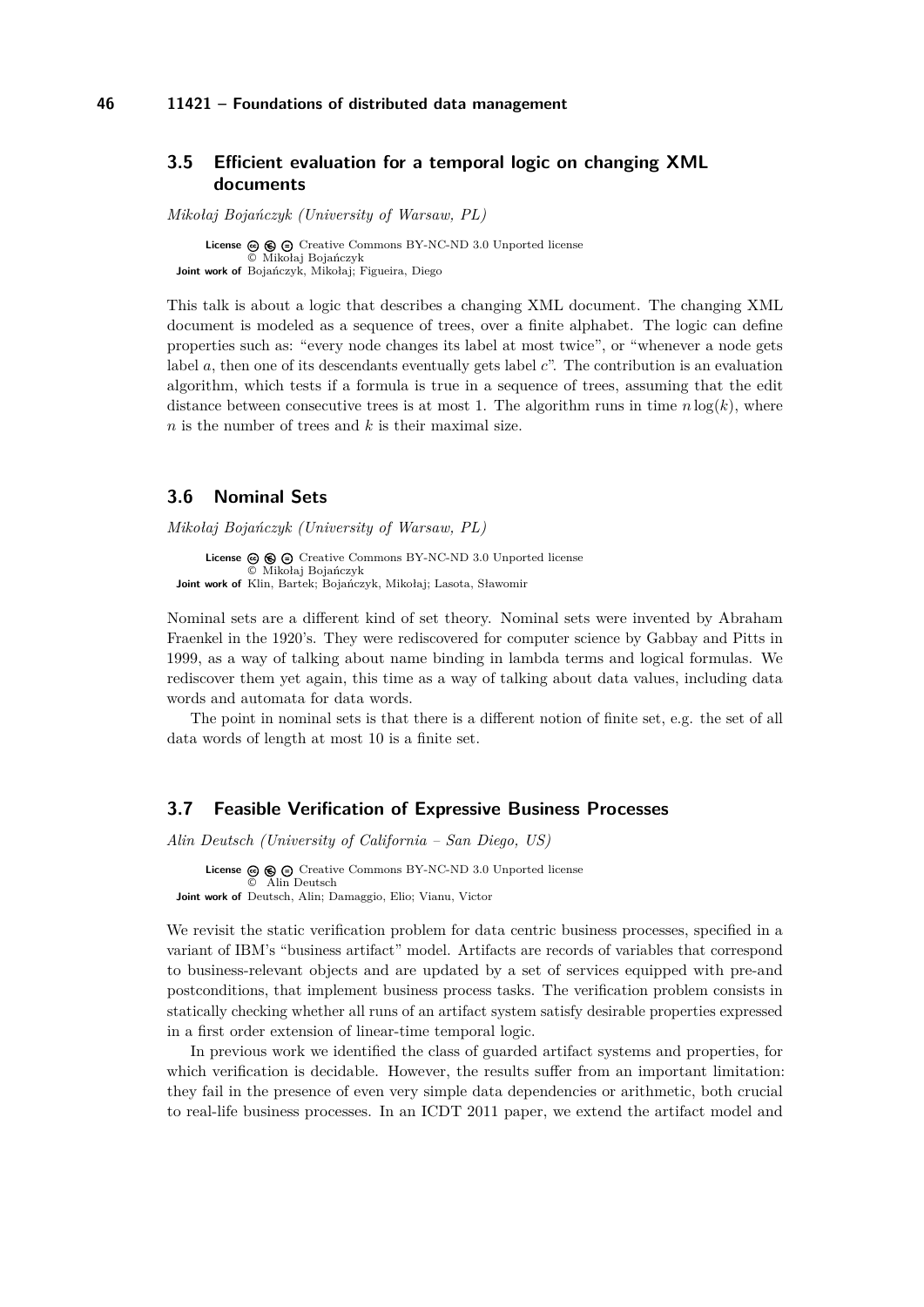#### **Serge Abiteboul, Alin Deutsch, Thomas Schwentick, and Luc Segoufin 47**

verification results to alleviate this limitation. We identify a practically significant class of business artifacts with data dependencies and arithmetic, for which verification is decidable, but the upper bound is non-elementary.

This talk reports on a new technique developed since, leading to more palatable upper bound (EXPSPACE). The technique makes practical implementation feasible, and a preliminary experimental evaluation of our prototype verifier yields encouraging results.

### <span id="page-10-0"></span>**3.8 Satisfiability for XPath**

*Diego Figueira (University of Edinburgh, GB)*

**License**  $\textcircled{e}$   $\textcircled{e}$   $\textcircled{e}$  [Creative Commons BY-NC-ND 3.0 Unported](http://creativecommons.org/licenses/by-nc-nd/3.0/) license © [Diego Figueira](#page-10-0)

XPath is a node selecting language for XML documents. Although its satisfiability problem is in general undecidable, there are several syntactic restrictions that make the problem decidable. I will present a survey on the existing results on the satisfiability problem for fragments of XPath in the presence of data values. I will also mention some open problems and conjectures.

### <span id="page-10-1"></span>**3.9 Aggregation in Probabilistic Databases via Knowledge Compilation**

*Robert Fink (University of Oxford, GB)*

License  $\circledcirc \circledcirc \circ$  [Creative Commons BY-NC-ND 3.0 Unported](http://creativecommons.org/licenses/by-nc-nd/3.0/) license © [Robert Fink](#page-10-1) **Joint work of** Fink, Larisa; Han, Larisa; Olteanu, Dan **Main reference** [R. Fink, L. Han, D. Olteanu, "Aggregation in Probabilistic Databases via Knowledge Compilation,"](R.\ Fink, L.\ Han, D.\ Olteanu, ``Aggregation in Probabilistic Databases via Knowledge Compilation,) [VLDB 2012, pp. 490–501.](R.\ Fink, L.\ Han, D.\ Olteanu, ``Aggregation in Probabilistic Databases via Knowledge Compilation,)

This talk presents a query evaluation technique for positive relational algebra queries with aggregates on a representation system for probabilistic data based on the algebraic structures of semirings and semimodule. The core of our evaluation technique is a procedure that compiles semimodule and semiring expressions into so-called decomposition trees, for which the computation of the probability distribution can be done in polynomial time in the size of the tree and of the distributions represented by its nodes. We give syntactic characterisations of tractable queries with aggregates by exploiting the connection between query tractability and polynomial-time compilation into decomposition trees.

The technique is incorporated into the probabilistic database engine SPROUT, which is built on top of PostgreSQL. We report on extensive performance experiments with synthetic datasets and TPC-H data.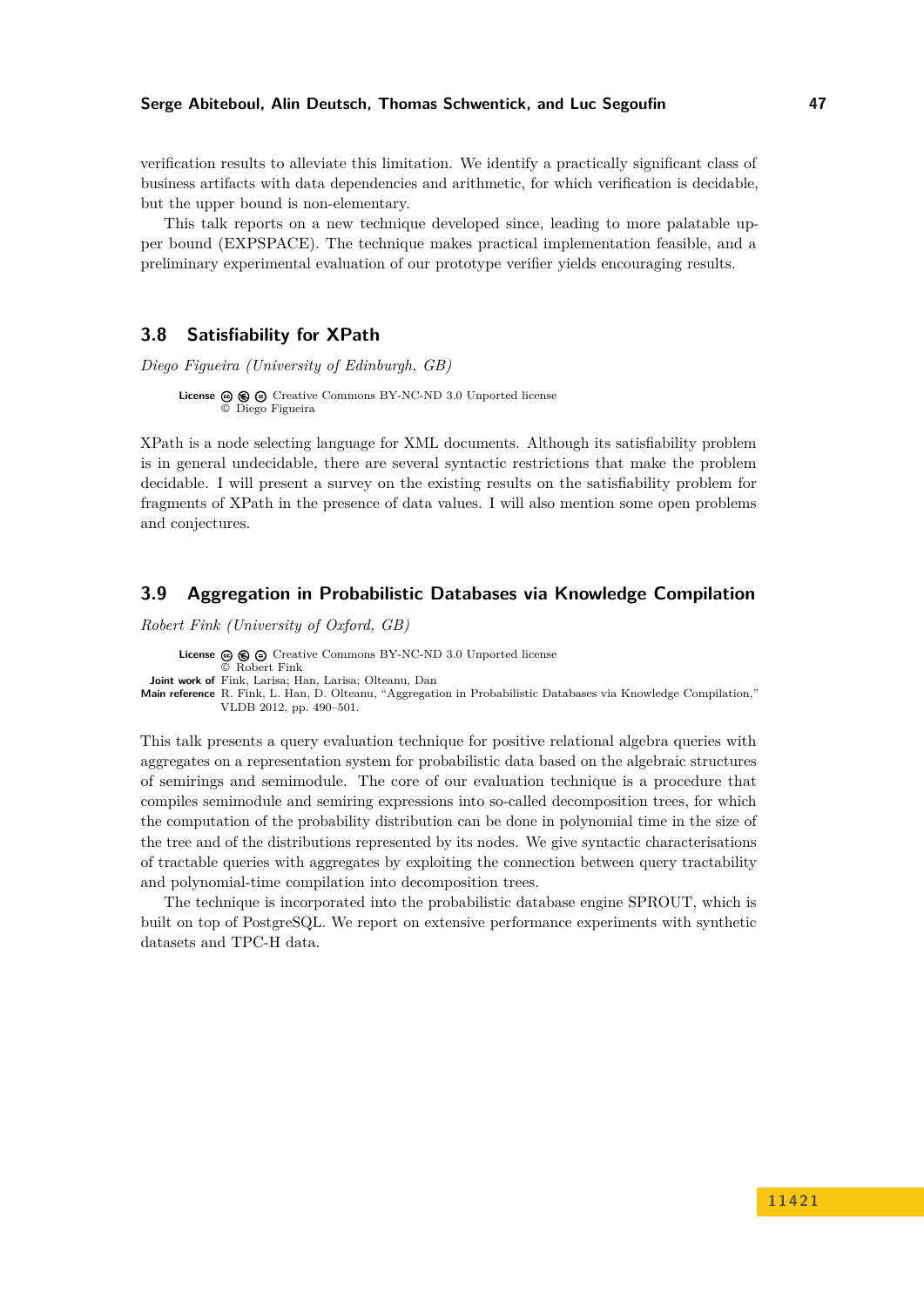### <span id="page-11-0"></span>**3.10 Query Enumeration with Constant Delay**

*Wojtek Kazana (ENS – Cachan, FR)*

**License**  $\textcircled{e}$   $\textcircled{e}$   $\textcircled{f}$  [Creative Commons BY-NC-ND 3.0 Unported](http://creativecommons.org/licenses/by-nc-nd/3.0/) license © [Wojtek Kazana](#page-11-0)

In many applications the output of a query may have a huge size and enumerating all the answers may already consume too many of the allowed resources. In this case it may be appropriate to first output a small subset of the answers and then, on demand, output a subsequent small numbers of answers and so on until all possible answers have been exhausted. To make this even more attractive it is preferable to be able to minimize the time necessary to output the first answers and, from a given set of answers, also minimize the time necessary to output the next set of answers – this second time interval is known as the delay. For this it might be interesting to compute adequate index structures. The ultimate goal being to obtain index structures easily computable (say in linear time in the size of the database), that allow constant delay in the enumeration process. In this case we speak of constant delay enumeration of the query that was introduced by Durand and Grandjean.

In this talk I will outline the differences between query evaluation and enumeration. Using the example of MSO queries over trees I will try to illustrate some techniques useful in obtaining constant delay enumeration algorithms.

### <span id="page-11-1"></span>**3.11 Evolution of Knowledge Bases: DL-Lite case**

*Evgeny Kharlamov (Free University Bozen-Bolzano, IT)*

**License** [Creative Commons BY-NC-ND 3.0 Unported](http://creativecommons.org/licenses/by-nc-nd/3.0/) license © [Evgeny Kharlamov](#page-11-1) **Joint work of** Calvanese, Diego; Kharlamov, Evgeny; Nutt, Werner; Zheleznyakov, Dmitriy **Main reference** [E. Kharlamov, D. Zheleznyakov, "Capturing Instance Level Ontology Evolution for DL-Lite," in](http://www.inf.unibz.it/~kharlamov/publications-date.html) [Proc. of ISWC, 2011.](http://www.inf.unibz.it/~kharlamov/publications-date.html) **URL** <http://www.inf.unibz.it/~kharlamov/publications-date.html>

We study the problem of evolution for Knowledge Bases (KBs) expressed in Description Logics (DLs) of the DL-Lite family. DL-Lite is at the basis of OWL 2 QL, one of the tractable fragments of OWL 2, the recently proposed revision of the Web Ontology Language. We review known model (MBAs) and formula-based approaches (FBAs) for evolution of propositional theories. We exhibit limitations of MBAs: they intrinsically ignore the structural properties of KBs, which leads to undesired properties of KBs resulting from such an evolution, i.e., DL-Lite is not closed under all considered MBAs. We show what causes inexpressibility and exhibit a fragment of DL-Lite that is closed under a number of MBAs. We show that standard FBAs are also not appropriate for DL-Lite evolution, either due to high complexity of computation, or because the result of such an action of evolution is not expressible in DL-Lite. We propose two formula-based approaches for which evolution is expressible in DL-Lite and can be computed in polynomial time.

The talk is based on the following papers [\[1,](#page-11-2) [2\]](#page-11-3).

#### **References**

- <span id="page-11-2"></span>**1** Diego Calvanese, Evgeny Kharlamov, Werner Nutt, and Dmitriy Zheleznyakov. Evolution of DL-Lite Knowledge Bases. In Proc. of ISWC, 2010
- <span id="page-11-3"></span>**2** Evgeny Kharlamov and Dmitriy Zheleznyakov. Capturing Instance Level Ontology Evolution for DL-Lite. In Proc. of ISWC, 2011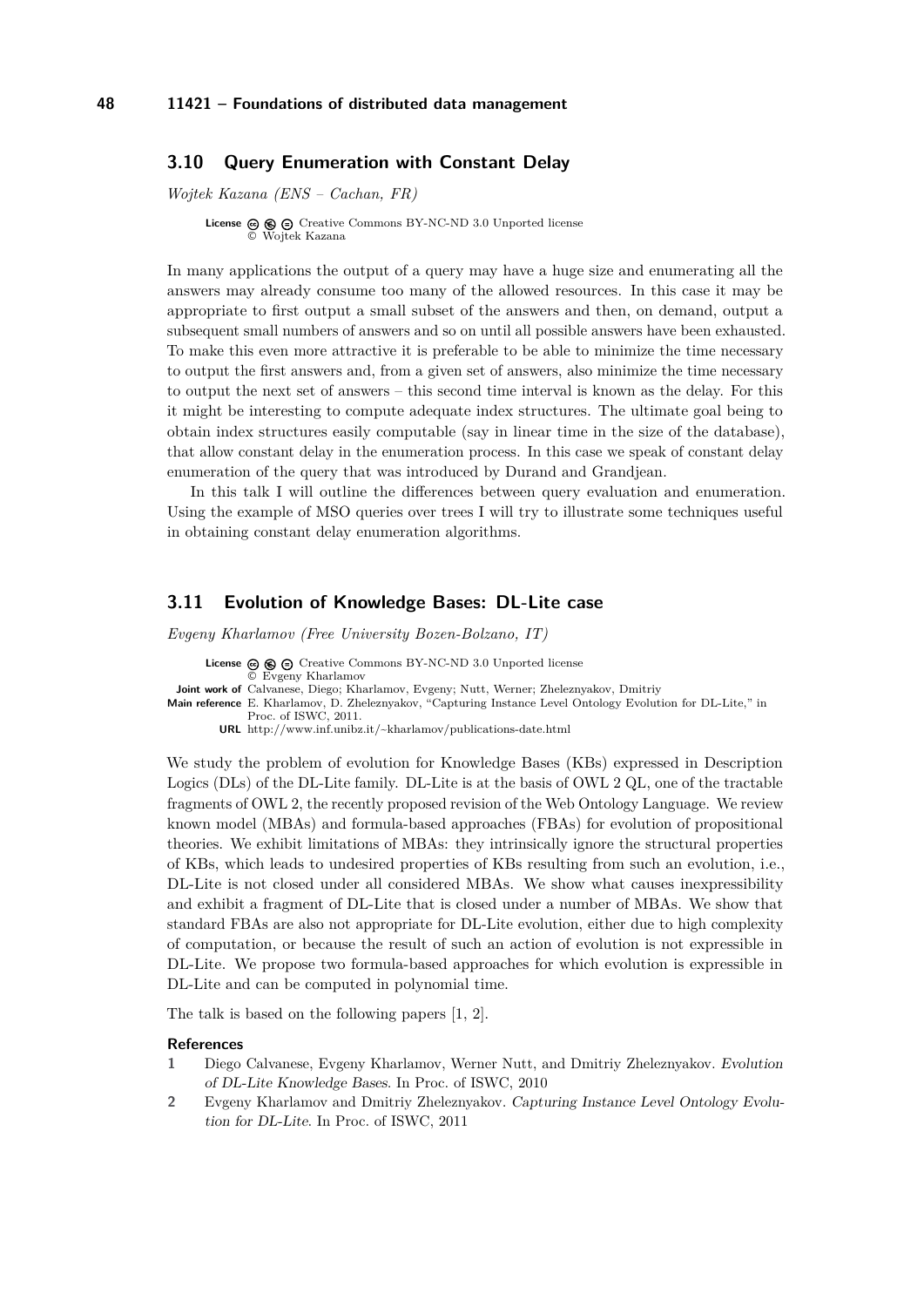### <span id="page-12-0"></span>**3.12 Schema Mappings and Data Examples**

*Phokion G. Kolaitis (University of California – Santa Cruz, US)*

**License**  $\textcircled{e}$   $\textcircled{e}$   $\textcircled{e}$  [Creative Commons BY-NC-ND 3.0 Unported](http://creativecommons.org/licenses/by-nc-nd/3.0/) license © [Phokion G. Kolaitis](#page-12-0) **Joint work of** Alexe, Bogdan; ten Cate, Balder; Kolaitis, Phokion G.; Tan, Wang-Chiew

Schema mappings are high-level specifications that describe the relationship between two database schemas. Schema mappings are considered to be the essential building blocks in such critical data interoperability tasks as data exchange and data integration. For this reason, they have been the focus of extensive research investigations over the past several years. Since in real-life applications schema mappings can be quite complex, it is important to develop methods and tools for illustrating, explaining, and deriving schema mappings. A promising approach to this effect is to use "good" data examples that illustrate the schema mapping at hand.

In this talk, we present an overview of recent work on characterizing and deriving schema mappings via a finite set of data examples. We show that every LAV schema mapping (i.e., a schema mapping specified by a finite set of local-as-view tuple-generating dependencies) is uniquely characterized by a finite set of universal data examples with respect to the class of all LAV schema mappings. We also show that this type of result does not hold for arbitrary GAV schema mappings (i.e., schema mappings specified by a finite set of global-as-view tuple-generating dependencies). After this, we give a necessary and sufficient algorithmic condition for a GAV schema mapping to be uniquely characterizable by a finite set of universal examples with respect to the class of all GAV schema mappings. Along the way, we establish tight connections between unique characterizability of schema mappings and homomorphism dualities.

This is joint work with Bogdan Alexe (IBM Research – Almaden), Balder ten Cate (UC Santa Cruz), and Wang-Chiew Tan (UC Santa Cruz and IBM Research – Almaden).

#### <span id="page-12-1"></span>**3.13 A new look at incompleteness in relations, XML, and beyond**

*Leonid Libkin (University of Edinburgh, GB)*

License  $\circledcirc \circledcirc \circ$  [Creative Commons BY-NC-ND 3.0 Unported](http://creativecommons.org/licenses/by-nc-nd/3.0/) license © [Leonid Libkin](#page-12-1)

While incomplete information is ubiquitous in all data models - especially in applications involving data translation or integration – our understanding of it is still not completely satisfactory. For example, even such a basic notion as certain answers for XML queries was only introduced recently, and in a way seemingly rather different from relational certain answers.

Here we propose a general approach to handling incompleteness, and test its applicability in known data models such as relations and documents. The approach is based on representing degrees of incompleteness via semantics-based orderings on database objects. We use it to both obtain new results on incompleteness and to explain some previously observed phenomena. Specifically we show that certain answers for relational and XML queries are two instances of the same general concept; we describe structural properties behind the naive evaluation of queries; answer open questions on the existence of certain answers in the XML setting; and show that previously studied ordering-based approaches were only adequate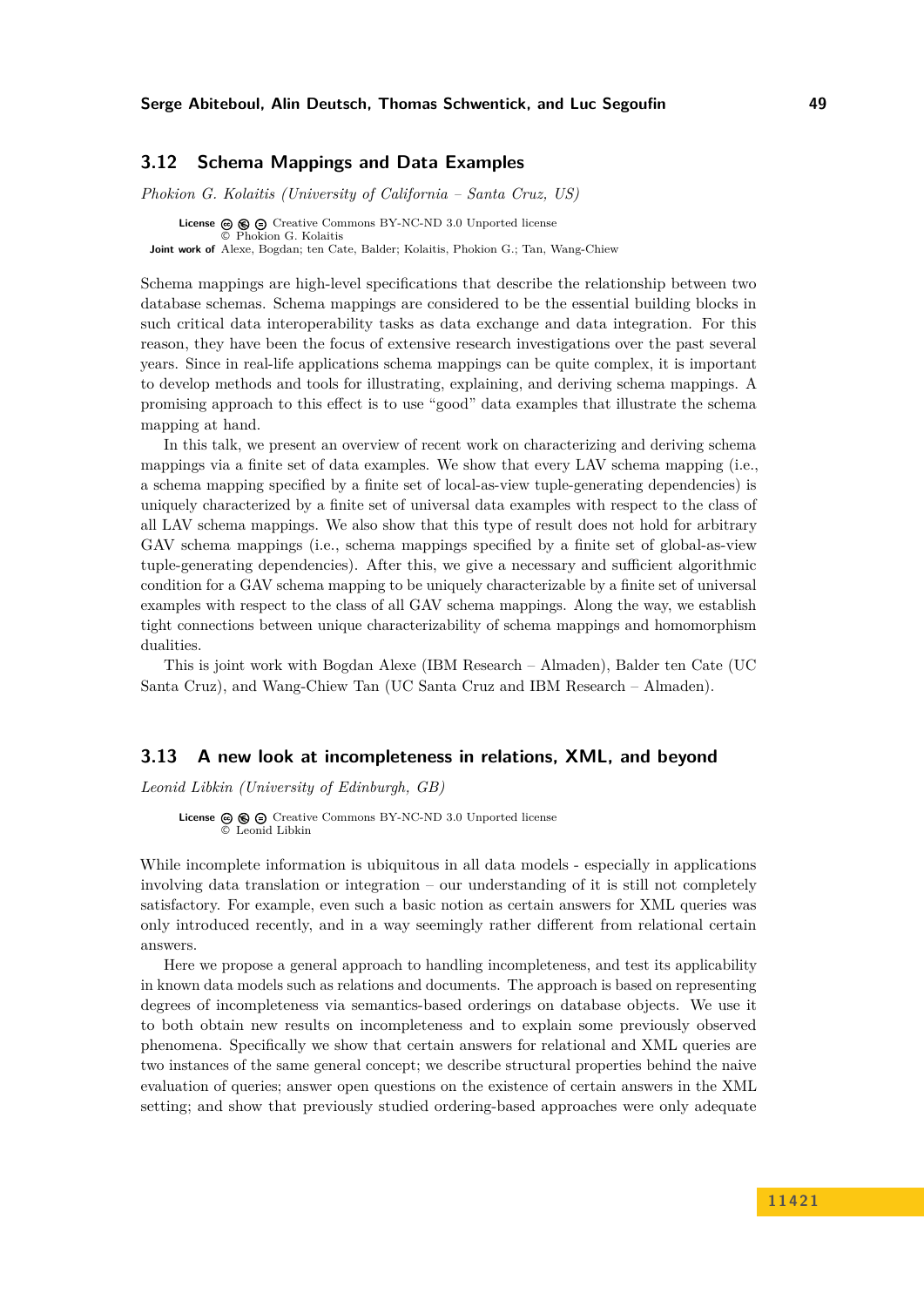for SQL's primitive view of nulls. We define a general setting that subsumes relations and documents to help us explain in a uniform way how to compute certain answers, and when good solutions can be found in data exchange. We also look at the complexity of common problems related to incompleteness, and generalize several results from relational and XML contexts.

### <span id="page-13-0"></span>**3.14 The Complexity of Evaluating Path Expressions in SPARQL**

*Wim Martens (Universität Bayreuth, DE)*

**License**  $\circledcirc$   $\circledcirc$   $\circlearrowright$  [Creative Commons BY-NC-ND 3.0 Unported](http://creativecommons.org/licenses/by-nc-nd/3.0/) license © [Wim Martens](#page-13-0)

The World Wide Web Consortium (W3C) recently included property paths in the working draft for SPARQL 1.1, a query language for RDF data. Property paths give SPARQL queries the power of evaluating regular expressions over graph data. However, they differ from regular expressions in several notable aspects.

For example, they include a limited form of negation and they can use counters as syntactic sugar. Furthermore, their semantics on graphs is defined in a non-standard manner.

We formalize the W3C semantics of property paths and investigate the impact on the complexity of various query evaluation problems on graphs. More specifically, let *x* and *y* be two nodes in an edge-labeled graph and *r* be a regular expression. We investigate the complexities of (1) deciding whether there exists a path from  $x$  to  $y$  that matches  $r$  and (2) counting how many paths from *x* to *y* match *r*.

Our main results show that, compared to an alternative semantics of regular expressions on graphs, the W3C semantics causes a significant increase in the complexity of problems (1) and (2). Whereas the alternative semantics remains in polynomial time for fairly large fragments of expressions, the W3C semantics makes problems (1) and (2) intractable almost immediately.

As a side-result, we also prove that the membership problem for regular expressions with counters and negation is in polynomial time.

### <span id="page-13-1"></span>**3.15 Collections of XML, Schemas and Queries in FoXLib**

*Maarten Marx (University of Amsterdam, NL)*

**License ⓒ <b>⑥ ⓒ** [Creative Commons BY-NC-ND 3.0 Unported](http://creativecommons.org/licenses/by-nc-nd/3.0/) license © [Maarten Marx](#page-13-1) **Joint work of** Grijzenhout, Steven; Marx, Maarten **Main reference** [S. Grijzenhout, M. Marx, "The Quality of the XML web," in Proc. of 20th ACM Int'l Conf. on](http://dx.doi.org/10.1145/2063576.2063824) [Information and Knowledge Management \(CIKM"11\), pp. 1719–1724, 2011.](http://dx.doi.org/10.1145/2063576.2063824) **URL** <http://dx.doi.org/10.1145/2063576.2063824>

We collect evidence to answer the following question: Is the quality of the XML documents found on the web sufficient to apply XML technology like XQuery, XPath and XSLT? XML collections from the web have been previously studied statistically, but no detailed information about the quality of the XML documents on the web is available to date. We address this shortcoming in this study. We gathered 180K XML documents from the web. Their quality is surprisingly good; 85.4% is well-formed and 99.5% of all specified encodings is correct. Validity needs serious attention. Only 25% of all files contain a reference to a DTD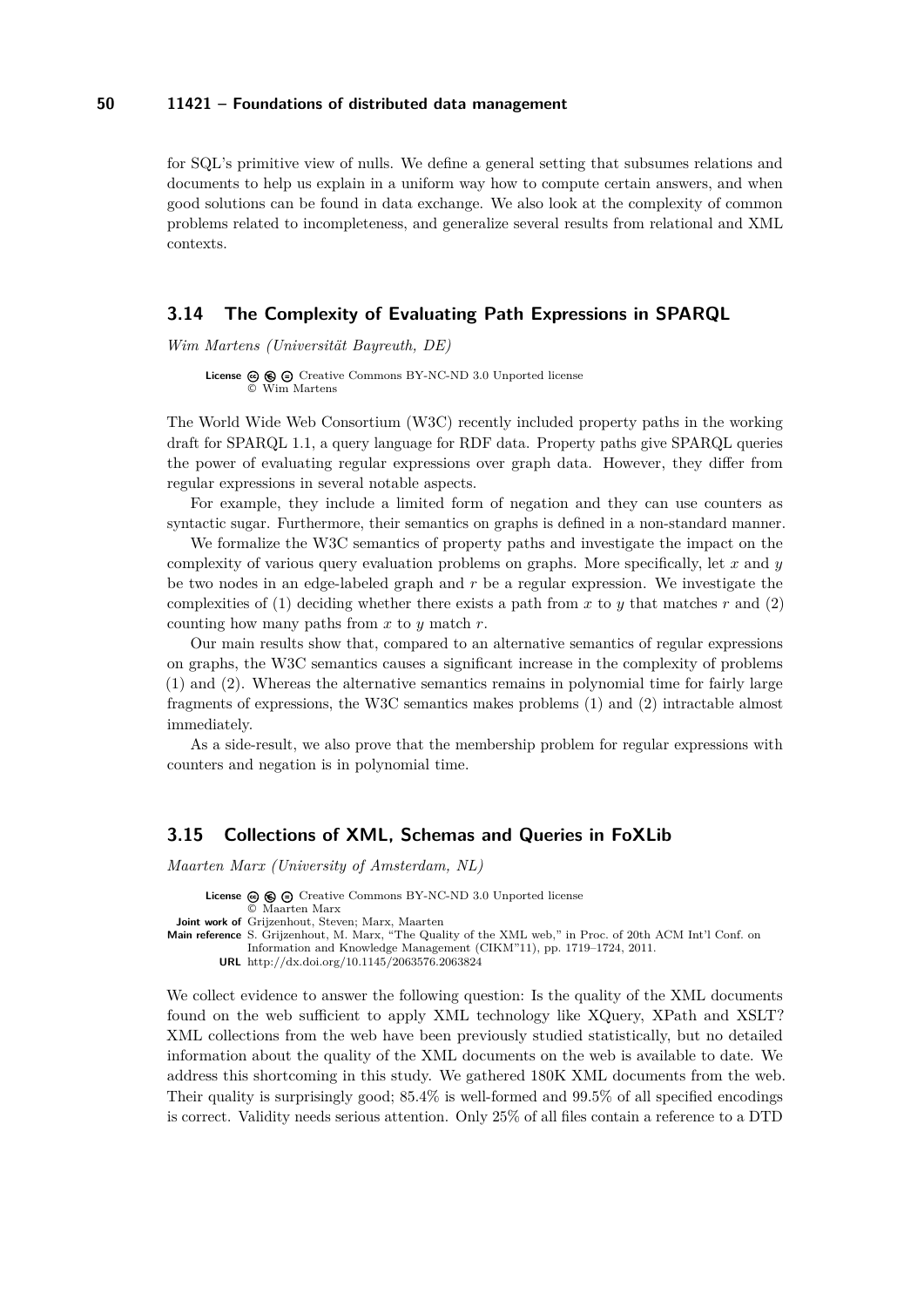or XSD, of which just one third is actually valid. Errors are studied in detail. Automatic error repair seems promising. Our study is well documented and easily repeatable. This paves the way for a periodic quality assessment of the XML web.

All data is publicly available at the url [http://data.politicalmashup.nl/xmlweb.](http://data.politicalmashup.nl/xmlweb)

### <span id="page-14-0"></span>**3.16 Asking the Right Questions in Crowd Data Sourcing**

*Tova Milo (Tel Aviv University, IL)*

**License**  $\textcircled{e}$   $\textcircled{e}$   $\textcircled{e}$  [Creative Commons BY-NC-ND 3.0 Unported](http://creativecommons.org/licenses/by-nc-nd/3.0/) license © [Tova Milo](#page-14-0)

Crowd-based data sourcing is a new and powerful data procurement paradigm that engages Web users to collectively contribute data, analyze information and share opinions. This brings to light, out of the huge, inconsistent Web ocean, an important body of knowledge that would otherwise not be attainable. Crowd-based data sourcing democratizes data-collection, cutting companies' and researchers' reliance on stagnant, overused datasets and bears great potential for revolutionizing our information world. Yet, triumph has so far been limited to only a handful of successful projects such as Wikipedia or IMDb. This comes notably from the difficulty of managing huge volumes of data and users of questionable quality and reliability. Every single initiative had to battle, almost from scratch, the same non-trivial challenges. The ad hoc solutions, even when successful, are application specific and rarely sharable.

In this talk we consider the development of solid scientific foundations for Web-scale data sourcing. We believe that such a principled approach is essential to obtain knowledge of superior quality, to realize the task more effectively and automatically, be able to reuse solutions, and thereby to accelerate the pace of practical adoption of this new technology that is revolutionizing our life.

We discuss the desired logical, algorithmic, and methodological foundations for the management of large scale crowd-sourced data and for the development of applications over such information. This encompasses formal models capturing all the diverse facets of crowd-sourced data. This also means developing the necessary reasoning capabilities for managing and controlling data sourcing, cleaning, verification, integration, sharing, querying and updating, in a dynamic Web environment.

### <span id="page-14-1"></span>**3.17 Solutions in XML data exchange**

*Filip Murlak (University of Warsaw, PL)*

License  $\circledcirc \circledcirc \circ$  [Creative Commons BY-NC-ND 3.0 Unported](http://creativecommons.org/licenses/by-nc-nd/3.0/) license © [Filip Murlak](#page-14-1) **Joint work of** Bojańczyk, Mikołaj; Kołodziejczyk, Leszek A.; Murlak, Filip

The task of XML data exchange is to restructure a document conforming to a source schema under a target schema according to certain mapping rules. The rules are typically expressed as source-to-target dependencies using various kinds of patterns, involving horizontal and vertical navigation, as well as data comparisons. The target schema imposes complex conditions on the structure of solutions, possibly inconsistent with the mapping rules. In consequence, for some source documents there may be no solutions. I will discuss three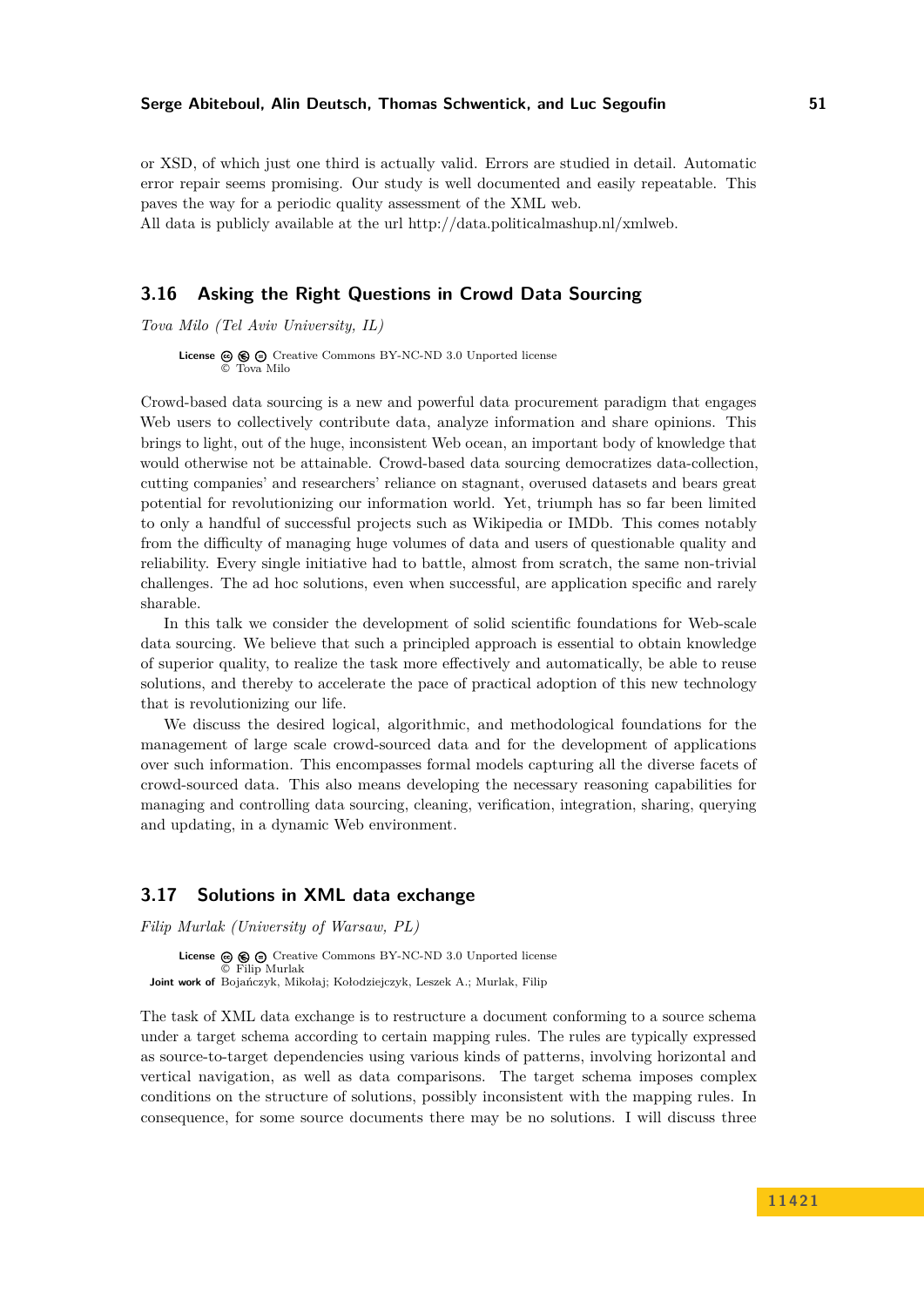computational problems: deciding if all documents of the source schema can be mapped to a document of the target schema (absolute consistency), deciding if a given document of the source schema can be mapped (solution existence), and constructing a solution for a given source document (solution building). It turns out that the complexity of absolute consistency is rather high in general, but within the polynomial hierarchy for bounded depth schemas. The combined complexity of solution existence and solution building behaves similarly, but the data complexity is very low. In fact, even for very expressive mapping rules, based on MSO definable queries, absolute consistency is decidable and data complexity of solution existence is polynomial.

#### <span id="page-15-0"></span>**3.18 Controlling distributed systems**

*Anca Muscholl (Université Bordeaux, FR)*

**License**  $\circledcirc$   $\circledcirc$   $\circlearrowright$  [Creative Commons BY-NC-ND 3.0 Unported](http://creativecommons.org/licenses/by-nc-nd/3.0/) license © [Anca Muscholl](#page-15-0) **Joint work of** Genest, B.; Gimbert, H.; Muscholl, Anca; Walukiewicz, I.

We consider the problem of controlling distributed automata that cooperate via shared variables (rendez-vous). The setting corresponds to the framework of Ramadge and Wonham, where certain actions (controllable ones) can be forbidden by the local controller. Although the general question is still open, we can show that the problem is decidable on acyclic architectures, albeit of non-elementary complexity.

### <span id="page-15-1"></span>**3.19 Deciding Twig-definability of Node Selecting Tree Automata**

*Frank Neven (Hasselt University, BE)*

```
License \circledcirc \circledcirc \circlearrowrightCreative Commons BY-NC-ND 3.0 Unported license
          © Frank Neven
```
Node selecting tree automata (NSTAs) constitute a general formalism defining unary queries over trees.

Basically, a node is selected by an NSTA when it is visited in a selecting state during an accepting run.

We consider twig patterns as an abstraction of XPath. Since the queries definable by NSTAs form a strict superset of twig-definable queries, we study the complexity of the problem to decide whether the query by a given NSTA is twig-definable. In particular, we obtain that the latter problem is EXPTIME-complete.

In addition, we show that it is also EXPTIME-complete to decide whether the query by a given NSTA is definable by a node selecting string automaton.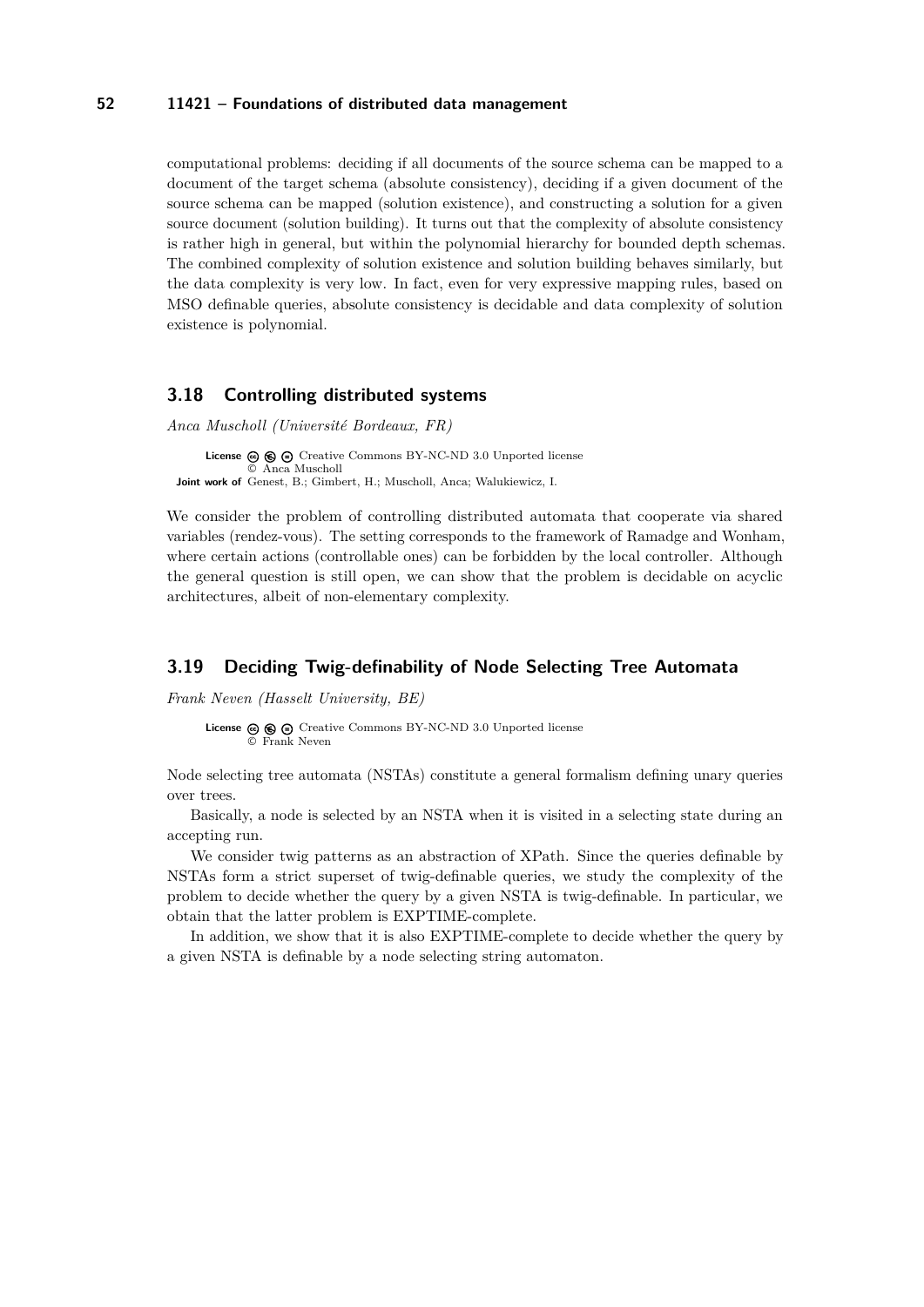### <span id="page-16-0"></span>**3.20 Factorised Representations of Query Results**

*Dan Olteanu (University of Oxford, GB)*

**License**  $\textcircled{e}$   $\textcircled{e}$   $\textcircled{e}$  [Creative Commons BY-NC-ND 3.0 Unported](http://creativecommons.org/licenses/by-nc-nd/3.0/) license © [Dan Olteanu](#page-16-0) **Joint work of** Olteanu, Dan; Zavodny, Jakub **Main reference** [D. Olteanu, J. Zavodny, "Factorised Representations of Query Results," arXiv:1104.0867v1 \[cs.DB\],](http://arxiv.org/abs/1104.0867v1) [to appear in ICDT 2012.](http://arxiv.org/abs/1104.0867v1) **URL** <http://arxiv.org/abs/1104.0867v1>

We introduce a representation system for relational data based on algebraic factorisation using distributivity of product over union and commutativity of product and union.

We give two characterisations of conjunctive queries based on factorisations of their results defined by a certain class of hyperpath decompositions of the query hypergraph.

The first characterisation concerns sizes of factorised representations. For any query, we derive a size bound that is asymptotically tight within our class of factorisations.

For relations where tuples are annotated with identifiers we also characterise the queries by the readability of their results, which is the minimum over all equivalent factorisations of the maximum number of occurrences of any identifier in that factorisation. We give a dichotomy of queries based on the readability of their results for any database and define syntactically the class of queries with bounded readability.

# <span id="page-16-1"></span>**3.21 Alignment-based Trust for Resource Finding in Semantic P2P Networks**

*Marie-Christine Rousset (Université de Grenoble, FR)*

**License**  $\circledcirc$   $\circledcirc$  [Creative Commons BY-NC-ND 3.0 Unported](http://creativecommons.org/licenses/by-nc-nd/3.0/) license © [Marie-Christine Rousset](#page-16-1) **Joint work of** Atencia, Manuel; Euzenat, Jérôme; Pirrò, Giuseppe; Rousset, Marie-Christine **Main reference** [M. Atencia, J. Euzenat, G. Pirrò, M.-C. Rousset, "Alignment-Based Trust for Resource Finding in](http://dx.doi.org/10.1007/978-3-642-25073-6_4) [Semantic P2P Networks," in Proc. of Int'l Semantic Web Conference \(ISWC"11\), pp. 51–66, 2011.](http://dx.doi.org/10.1007/978-3-642-25073-6_4) **URL** [http://dx.doi.org/10.1007/978-3-642-25073-6\\_4](http://dx.doi.org/10.1007/978-3-642-25073-6_4)

In a semantic P2P network, peers use separate ontologies and rely on alignments between their ontologies for translating queries.

Nonetheless, alignments may be limited (unsound or incomplete) and generate flawed translations, leading to unsatisfactory answers. In this paper we present a trust mechanism that can assist peers to select those in the network that are better suited to answer their queries. The trust that a peer has towards another peer depends on a specific query and represents the probability that the latter peer will provide a satisfactory answer. In order to compute trust, we exploit both alignments and peers' direct experience, and perform Bayesian inference. We have implemented our technique and conducted an evaluation. Experimental results showed that trust values converge as more queries are sent and answers received.

Furthermore, the use of trust improves both precision and recall.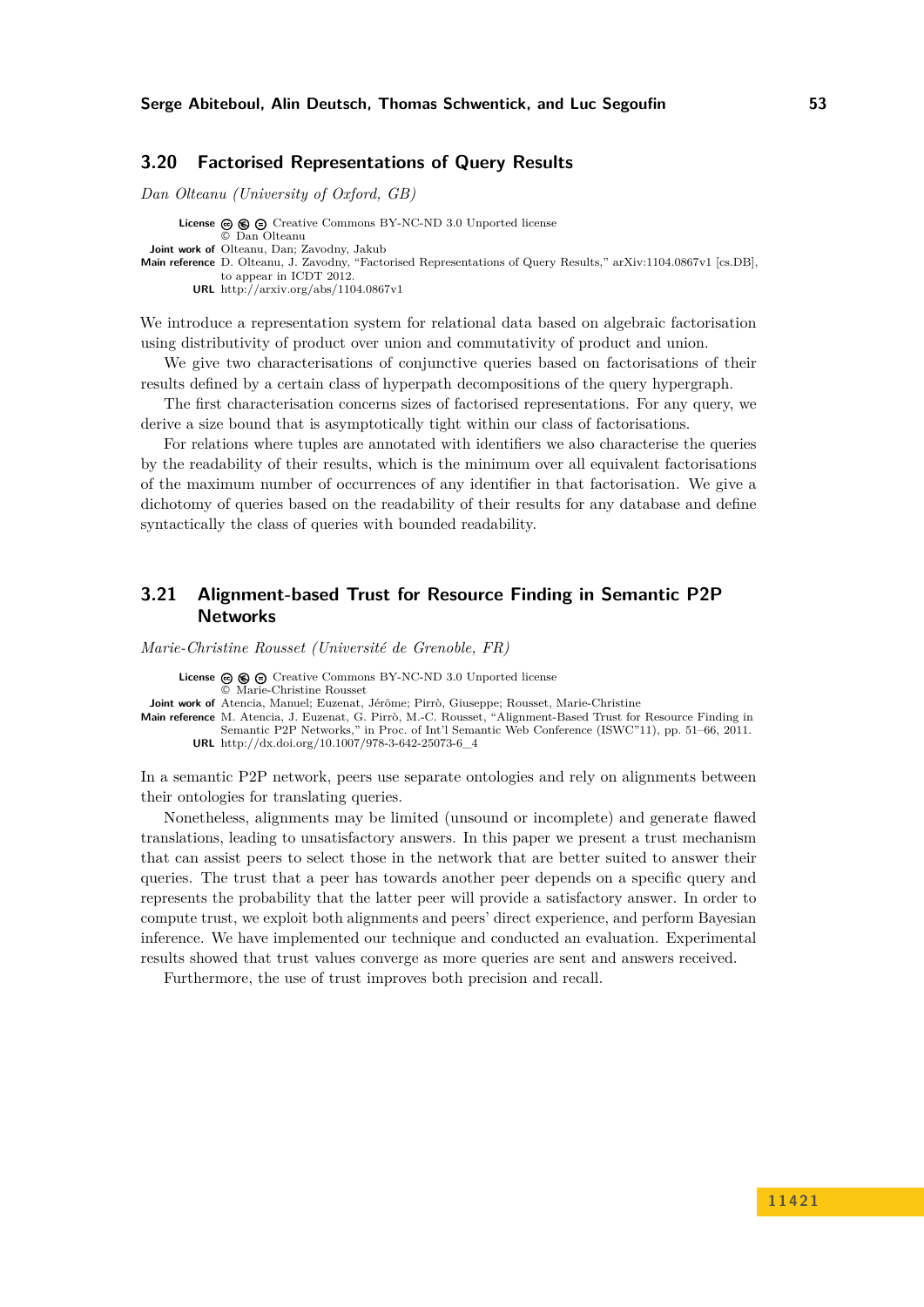### <span id="page-17-0"></span>**3.22 Expressiveness and static analysis of extended conjunctive regular path queries**

*Nicole Schweikardt (Goethe-Universität Frankfurt am Main, DE)*

License  $\circledcirc$   $\circledcirc$   $\circ$  [Creative Commons BY-NC-ND 3.0 Unported](http://creativecommons.org/licenses/by-nc-nd/3.0/) license © [Nicole Schweikardt](#page-17-0) **Joint work of** Freydenberger, Dominik; Schweikardt, Nicole **Main reference** [D. Freydenberger and N. Schweikardt, "Expressiveness and static analysis of extended conjunctive](http://ceur-ws.org/Vol-749/paper9.pdf) [regular path queries," in Proc. of the 5th Alberto Mendelzon Int'l Workshop on Foundations of](http://ceur-ws.org/Vol-749/paper9.pdf) [Data Management \(AMW'11\), vol. 749 of CEUR Workshop Proceedings, CEUR-WS.org, 2011.](http://ceur-ws.org/Vol-749/paper9.pdf) **URL** <http://ceur-ws.org/Vol-749/paper9.pdf>

We study the expressiveness and the complexity of static analysis of extended conjunctive regular path queries (ECRPQs), introduced by Barcelo et al. (PODS'10). ECRPQs are an extension of conjunctive regular path queries (CRPQs), a well-studied language for querying graph structured databases. Our first main result shows that query containment and equivalence of a CRPQ in an ECRPQ is undecidable. This settles one of the main open problems posed by Barcelo et al.

As a second main result, we prove a non-recursive succintness gap between CRPQs and the CRPQ-expressible fragment of ECRPQs. Apart from this, we develop a tool for proving inexpressibility results for CRPQs and ECRPQs. In particular, this enables us to show that there exist queries definable by regular expressions with backreferencing, but not expressible by ECRPQs.

This is joint work with Dominik D. Freydenberger.

The material presented in this talk was published in the proceedings of the 5th Alberto Mendelzon International Workshop on Foundations of Data Management (AMW 2011), vol. 749 of CEUR Workshop Proceedings, CEUR-WS.org, 2011.

#### <span id="page-17-1"></span>**3.23 Finding Optimal Probabilistic Generators for XML Collections**

*Pierre Senellart (Telecom Paris Tech, FR)*

License  $\circledcirc \circledcirc \circ$  [Creative Commons BY-NC-ND 3.0 Unported](http://creativecommons.org/licenses/by-nc-nd/3.0/) license

© [Pierre Senellart](#page-17-1)

**Joint work of** Abiteboul, Serge; Amsterdamer, Yael; Deutch, Daniel; Milo, Tova; Senellart, Pierre

**Main reference** [S. Abiteboul, Y. Amsterdamer, D. Deutch, T. Milo, P. Senellart, "Finding Optimal Probabilistic](http://pierre.senellart.com/publications/abiteboul2012finding.pdf)

[Generators for XML Collections," in Proc. ICDT, Berlin, Germany, March 2012.](http://pierre.senellart.com/publications/abiteboul2012finding.pdf)

**URL** <http://pierre.senellart.com/publications/abiteboul2012finding.pdf>

We study the problem of, given a corpus of XML documents and its schema, finding an optimal (generative) probabilistic model, where optimality here means maximizing the likelihood of the particular corpus to be generated. Focusing first on the structure of documents, we present an efficient algorithm for finding the best generative probabilistic model, in the absence of constraints. We further study the problem in the presence of integrity constraints, namely key, inclusion, and domain constraints. We study in this case two different kinds of generators. First, we consider a continuation-test generator that performs, while generating documents, tests of schema satisfiability; these tests prevent from generating a document violating the constraints but, as we will see, they are computationally expensive. We also study a restart generator that may generate an invalid document and, when this is the case, restarts and tries again. Finally, we consider the injection of data values into the structure, to obtain a full XML document. We study different approaches for generating these values.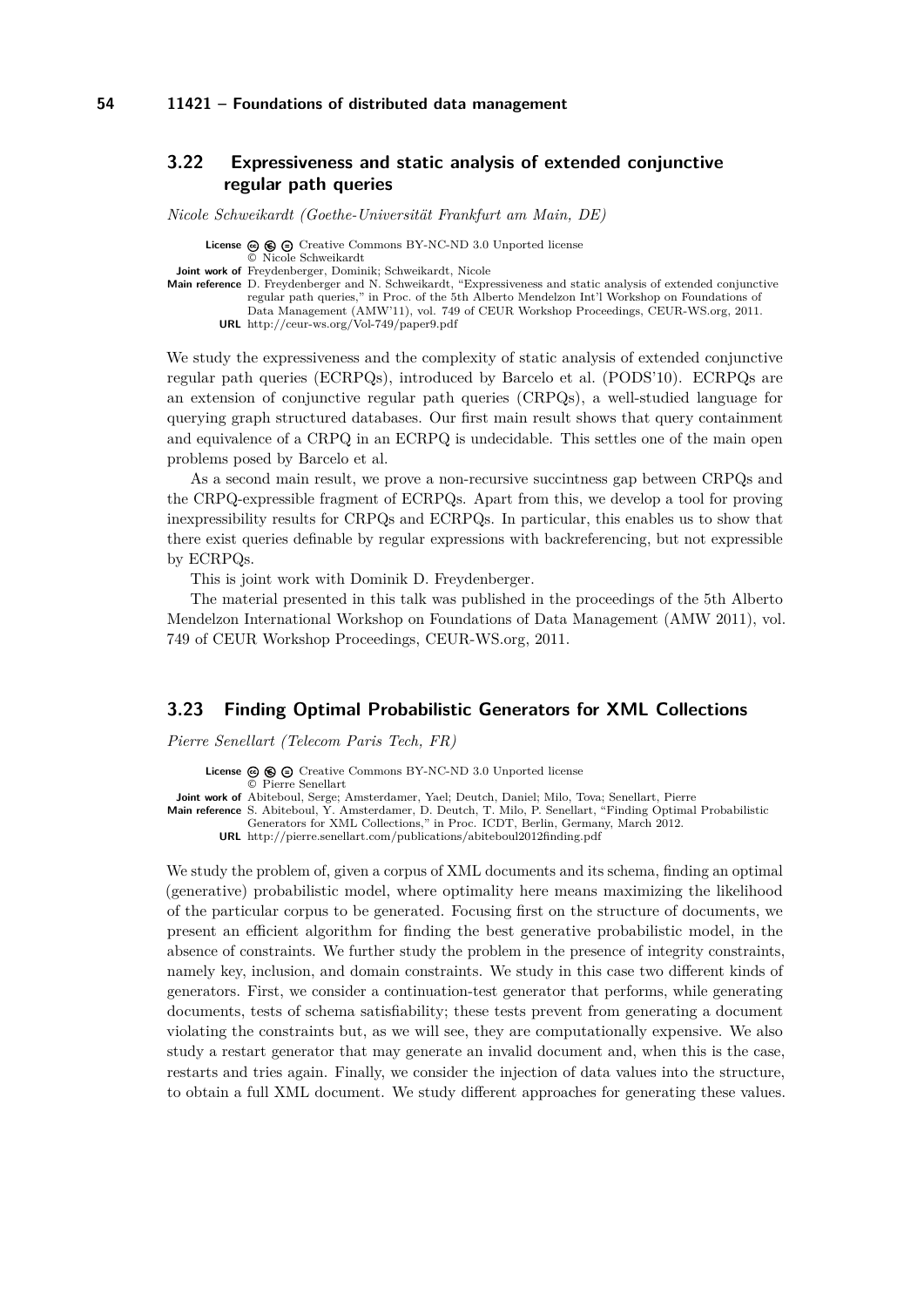#### **Serge Abiteboul, Alin Deutsch, Thomas Schwentick, and Luc Segoufin 55**

### <span id="page-18-0"></span>**3.24 Learning Schema Mappings**

*Balder Ten Cate (University of California – Santa Cruz, US)*

**License**  $\textcircled{e}$   $\textcircled{e}$   $\textcircled{e}$  [Creative Commons BY-NC-ND 3.0 Unported](http://creativecommons.org/licenses/by-nc-nd/3.0/) license

© [Balder Ten Cate](#page-18-0)

**Joint work of** Kolaitis, Phokion G.; Dalmau, Victor; Cate, Ten Cate, Balder **Main reference** [B. Ten Cate, V. Dalmau, Ph. Kolaitis, "Learning Schema Mappings," in Proc. of ICDT 2012, to](B.\ Ten Cate, V.\ Dalmau, Ph.\ Kolaitis, ``Learning Schema Mappings,)

[appear.](B.\ Ten Cate, V.\ Dalmau, Ph.\ Kolaitis, ``Learning Schema Mappings,)

A schema mapping is a high-level specification of the relationship between a source schema and a target schema. Recently, a line of research has emerged that aims at deriving schema mappings automatically or semi-automatically with the help of data examples, i.e., pairs consisting of a source instance and a target instance that depict, in some precise sense, the intended behavior of the schema mapping. Several different uses of data examples for deriving, refining, or illustrating a schema mapping have already been proposed and studied.

In this paper, we use the lens of computational learning theory to systematically investigate the problem of obtaining algorithmically a schema mapping from data examples. Our aim is to leverage the rich body of work on learning theory in order to develop a framework for exploring the power and the limitations of the various algorithmic methods for obtaining schema mappings from data examples. We focus on GAV schema mappings, that is, schema mappings specified by GAV (Global-As-View) constraints. GAV constraints are the most basic and the most widely supported language for specifying schema mappings.

We present an efficient algorithm for learning GAV schema mappings using Angluin's model of exact learning with membership and equivalence queries. This is optimal, since we show that neither membership queries nor equivalence queries suffice, unless the source schema consists of unary relations only. We also obtain results concerning the learnability of schema mappings in the context of Valiant's well known PAC (Probably-Approximately-Correct) learning model.

Finally, as a byproduct of our work, we show that there is no efficient algorithm for approximating the shortest GAV schema mapping fitting a given set of examples, unless the source schema consists of unary relations only.

#### <span id="page-18-1"></span>**3.25 Verification over linearly ordered data domains**

*Szymon Toruńczyk (ENS – Cachan, FR)*

**License**  $\odot$   $\odot$   $\odot$  [Creative Commons BY-NC-ND 3.0 Unported](http://creativecommons.org/licenses/by-nc-nd/3.0/) license © [Szymon Toruńczyk](#page-18-1) **Joint work of** Segoufin, Luc; Toruńczyk, Szymon

We work over linearly ordered data domains equipped with finitely many unary predicates and constants. We consider nondeterministic automata processing words and storing finitely many variables ranging over the domain. During a transition, these automata can compare the data values of the current configuration with those of the previous configuration using the linear order, the unary predicates and the constants.

We show that emptiness for such automata is decidable, both over finite and infinite words, under reasonable computability assumptions on the linear order. Finally, we show how our automata model can be used for verifying properties of work-flow specifications in the presence of an underlying database.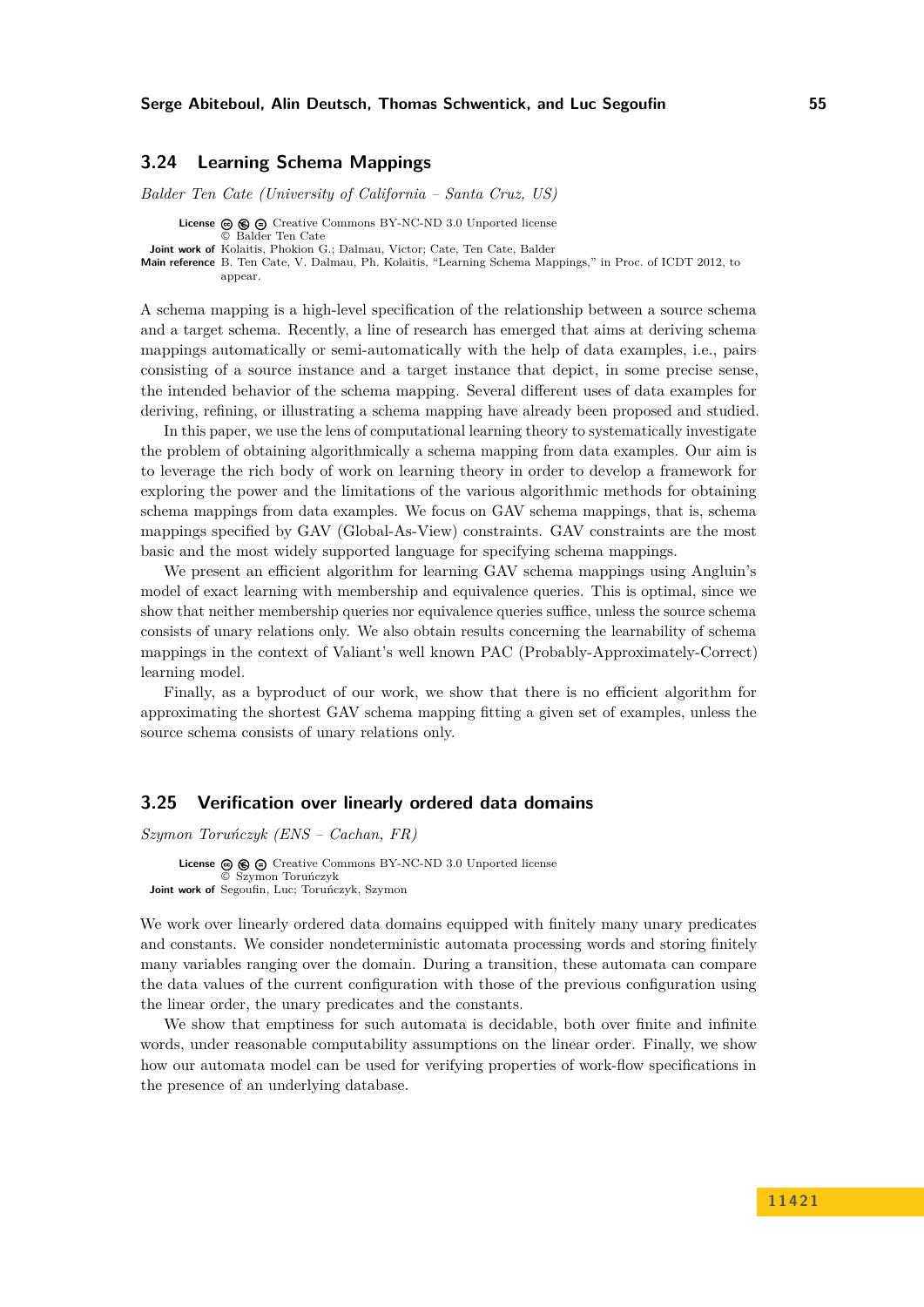### <span id="page-19-0"></span>**3.26 A new characterization of the acyclic conjunctive queries, and its application to structural indexing.**

*Stijn Vansummeren (Université Libre de Bruxelles, BE)*

**License**  $\circledcirc$   $\circledcirc$   $\circlearrowright$  [Creative Commons BY-NC-ND 3.0 Unported](http://creativecommons.org/licenses/by-nc-nd/3.0/) license © [Stijn Vansummeren](#page-19-0)

We present a new structural characterization of the expressive power of the acyclic conjunctive queries in terms of guarded simulations. The study of this fragment of first order logic is motivated by the central role it plays in query languages across a wide range of data models.

We discuss the relevance of this result as a formal basis for constructing so-called structural indexes. Structural indexes were first proposed in the context of semi-structured query languages and later successfully applied as an XML indexation mechanism for XPathlike queries. We discuss how our main result can be instantiated to the construction of structural indexes for RDF on the Semantic Web.

### <span id="page-19-1"></span>**3.27 Two-Variable Logic, Orders and Successors**

*Thomas Zeume (TU Dortmund, DE)*

**License** [Creative Commons BY-NC-ND 3.0 Unported](http://creativecommons.org/licenses/by-nc-nd/3.0/) license © [Thomas Zeume](#page-19-1) **Joint work of** Manuel, Amaldev; Schwentick, Thomas; Zeume, Thomas

Recent results for the finite satisfiability problem for two-variable logic over structures with linear order, preorder, successor and unary relations will be discussed in this talk.

Two-variable logic with one total preorder relation, its induced successor relation, one linear order relation and some further unary relations is EXPSPACE-complete. Actually, EXPSPACE-completeness already holds for structures that do not include the induced successor relation. As a special case, the EXPSPACE upper bound applies to two-variable logic over structures with two linear orders. A further consequence is that satisfiability of two-variable logic over data words with a linear order on positions and a linear order and successor relation on the data is decidable in EXPSPACE. Furthermore, two-variable logic is decidable on structures with two linear order successors and an order corresponding to one of the successors.

Those results are complemented by the undecidability of the finite satisfiability problem for two-variable logic over structures with two total preorder relations as well as over structures with one total preorder and two linear order relations.